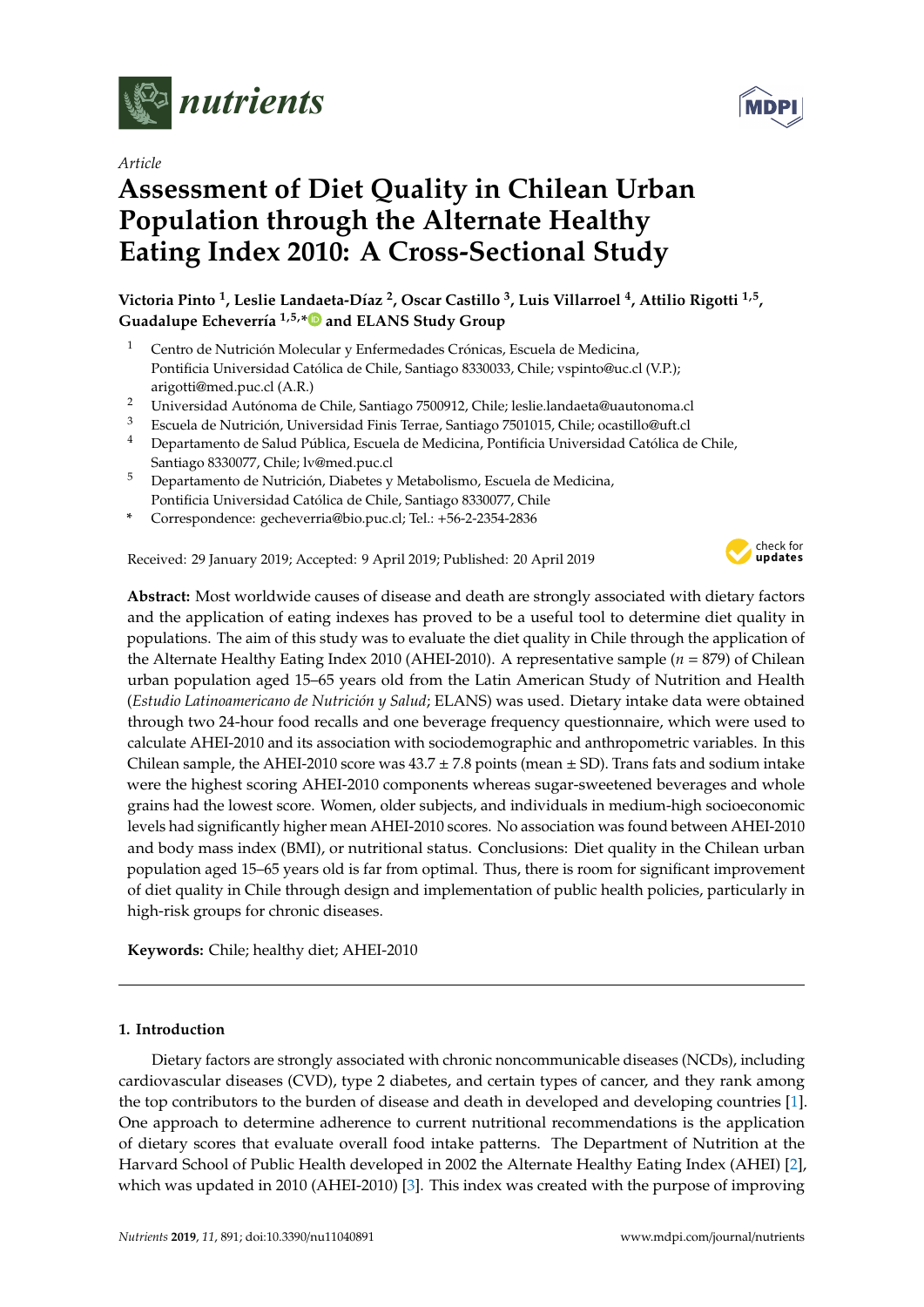the Healthy Eating Index 2005 (HEI-2005), developed by the United States Department of Agriculture (USDA) [\[4\]](#page-10-3), and looking for a tool with better predictive value of the relationship between measurement of diet quality and risk of chronic diseases, mainly cardiovascular disease [\[3\]](#page-10-2). The AHEI-2010 is an 11-dimension dietary quality index that contains a profile of components derived from updated scientific evidence and dietary recommendations [\[3\]](#page-10-2). This new version is strongly associated with a lower risk of coronary heart disease and type 2 diabetes compared to HEI-2005 [\[3\]](#page-10-2). It has also been inversely related to other cardiovascular diseases, cancer [\[3\]](#page-10-2), chronic obstructive pulmonary disease [\[5\]](#page-10-4), and even depression [\[6\]](#page-11-0). This index was created based on a detailed food frequency questionnaire; nonetheless, it has also been calculated using data from a 24-h food recall [\[7](#page-11-1)[,8\]](#page-11-2).

Since 1960, there has been a lack of information about eating habits and food intake patterns in the overall Chilean population as well as in those groups with the greatest risk of diet-associated chronic diseases [\[9\]](#page-11-3). In 2010, a National Survey of Food Consumption was performed in a representative Chilean population sample to identify eating patterns and to provide background information for design of local dietary guidelines and public policymaking [\[10\]](#page-11-4). Data obtained from this survey was used to calculate a Spanish adaptation of HEI, which established that only 5.3% of the studied Chilean sample matched the healthy eating category [\[10\]](#page-11-4). Furthermore, a healthy diet index was also created based on very limited food intake information collected during the 2009–2010 National Health Survey. This index demonstrated a low diet quality in Chileans ≥18 years old and was inversely associated with the presence of metabolic syndrome [\[11\]](#page-11-5). In both studies, a higher diet quality was identified in women, older subjects, and high socioeconomic level [\[10,](#page-11-4)[11\]](#page-11-5).

Despite its extensive validation and significant disease predictive value, AHEI-2010 has not been applied to measure diet quality either in Chile or in other Latin American countries. This world region is undergoing an alarming epidemiological transition from nutritional deficiencies to overweight and obesity as well as other eating pattern-related chronic diseases [\[12](#page-11-6)[,13\]](#page-11-7). Thus, the use of well-validated dietary indexes is critical to evaluate time trends as well as inter-country and interregional comparisons of diet quality.

The purpose of this study was to evaluate the diet quality in Chile through the application of the AHEI-2010 using the database of the Chilean sub-sample recruited for the Latin American Nutrition and Health Study ("Estudio Latinoamericano de Nutrición y Salud"; ELANS) [\[14\]](#page-11-8).

#### **2. Materials and Methods**

## *2.1. Study Sample*

ELANS is a household-based multinational cross-sectional survey carried out in 2014–2015 and aimed at evaluating food and nutrient intake in nationally representative samples of urban populations (aged 15 to 65 years old) from Argentina, Brazil, Chile, Colombia, Costa Rica, Ecuador, Peru, and Venezuela [\[14\]](#page-11-8). All participants signed assent and/or informed consent. As exclusion criteria were considered individuals below 15 or over 65 years old, pregnant and lactating women, individuals with major physical or mental impairments that affected food intake and physical activity, adolescents without assent and consent of a parent or legal guardian, individuals living in any residential setting other than a household, and individuals unable to read [\[14\]](#page-11-8). The survey included two household visits for each participant in which sociodemographic information, anthropometric measurements, diet, and physical activity evaluations were collected. Further details of the study design and logistics are published elsewhere [\[14\]](#page-11-8). The overall ELANS protocol was approved by Western Institutional Review Board (#20140605) and is registered at <clinicaltrials.gov> website (#NCT02226627). In addition, the Pontificia Universidad Católica de Chile Research Ethics Committee locally approved the ELANS protocol applied in Chile.

With regard to this study, we used the Chilean subsample of ELANS corresponding to 879 subjects with complete and valid data (Figure [1\)](#page-2-0).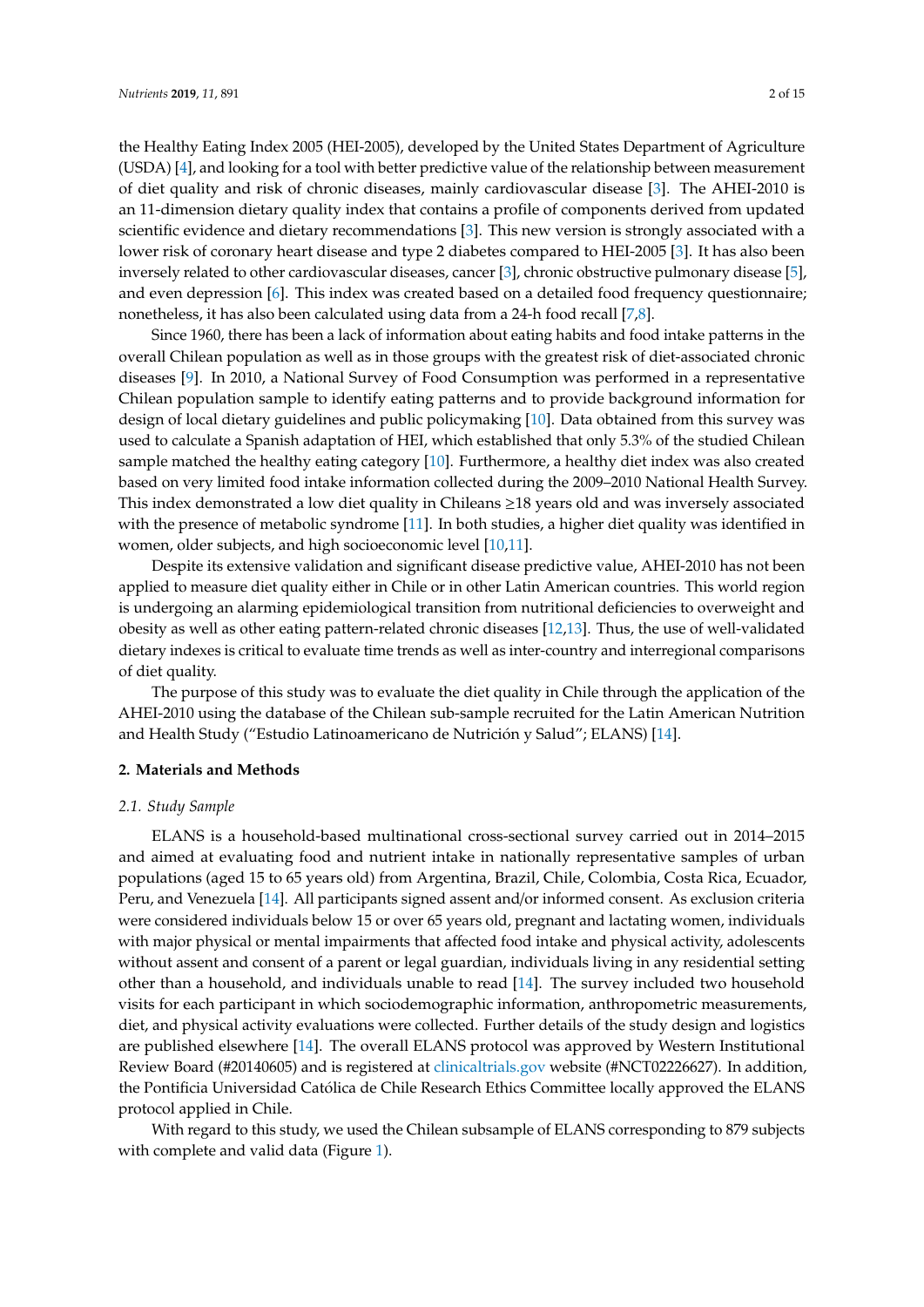<span id="page-2-0"></span>

**Figure 1.** Flow diagram of the Chilean sample enrolled in the Latin American Study of Nutrition and **Figure 1.** Flow diagram of the Chilean sample enrolled in the Latin American Study of Nutrition and Health ("Estudio Latinoamericano de Nutrición y Salud"; ELANS). Health ("Estudio Latinoamericano de Nutrición y Salud"; ELANS).

# *2.2. Dietary Assessment 2.2. Dietary Assessment*

Dietary intake data were obtained using two 24-h food recalls (24-HR) performed on two non-Dietary intake data were obtained using two 24-h food recalls (24-HR) performed on two non-consecutive days within one week, considering weekend days proportionally to weekdays. The second visit also considered application of a beverage frequency questionnaire, which included 10 beverage categories (water, flavored water, soft drinks, fruit drinks, sport drinks, energy drinks, and coffee drinks, other non-alcoholic drinks, and alcoholic drinks). For each beverage, participants tea and coffee drinks, other non-alcoholic drinks, and alcoholic drinks). For each beverage, participants answered whether they consumed the specific category of beverage, the frequency of intake (daily, answered whether they consumed the specific category of beverage, the frequency of intake (daily, weekly, monthly), and how often they drink the beverage during the selected unit (1–10 occasions). weekly, monthly), and how often they drink the beverage during the selected unit (1–10 occasions).

Each recall was administered by trained interviewers, provided with standardized neutral Each recall was administered by trained interviewers, provided with standardized neutral probing questions according to the Multiple Pass Method  $[15]$  and accompanied with a graphic portions booklet, to improve precision of the information obtained. The interviewers were trained to collect all measurements by certified nutritionists/dietitians who simultaneously worked as supervisors of the fieldwork. Estimated energy, macronutrient, and micronutrient intakes were obtained using the Nutrition Data System for Research software, version 2013 (NDS-R, Minnesota University, MN, USA) [\[16\]](#page-11-10). The Multiple Source Method (MSM) was used for adjustment to estimate usual dietary intake from the two 24-HR. The MSM method is a web-based statistical modeling, available at MSM website (https://msm.dife.de/tps/en), which was developed by researchers at the European Prospective Investigation into Cancer and Nutrition (EPIC) [\[17\]](#page-11-11).

# *2.3. AHEI-2010 Application 2.3. AHEI-2010 Application*

AHEI-2010 total score was calculated as the sum of individuals' scores of its 11 components. AHEI-2010 total score was calculated as the sum of individuals' scores of its 11 components. Nine out of 11 component scores of AHEI-2010 were calculated with the information obtained from  $\sim$ the two 24-HR after processing by the NDS-R nutritional software and MSM statistical adjustment. the two 24-HR after processing by the NDS-R nutritional software and MSM statistical adjustment. Intake of vegetables (excluding potatoes and juices), fruits (excluding juices), whole grains (including Intake of vegetables (excluding potatoes and juices), fruits (excluding juices), whole grains (including brown rice, popcorn, and any grain food with a carbohydrate-to-fiber ratio ≤10:1), nuts and legumes brown rice, popcorn, and any grain food with a carbohydrate-to-fiber ratio ≤10:1), nuts and legumes and red and processed meat were used as servings/day. Intake of nutrients such as trans fat and and processed meat were used as servings/day. Intake of nutrients such as trans fat and polyunsaturated fatty acids (PUFAs) was used as percentage of total energy/day, and long-chain  $(\omega - 3)$ 3) fats (eicosapentaenoic and docosahexaenoic acids, EPA + DHA) and sodium as mg/day. fats (eicosapentaenoic and docosahexaenoic acids, EPA + DHA) and sodium as mg/day. Information for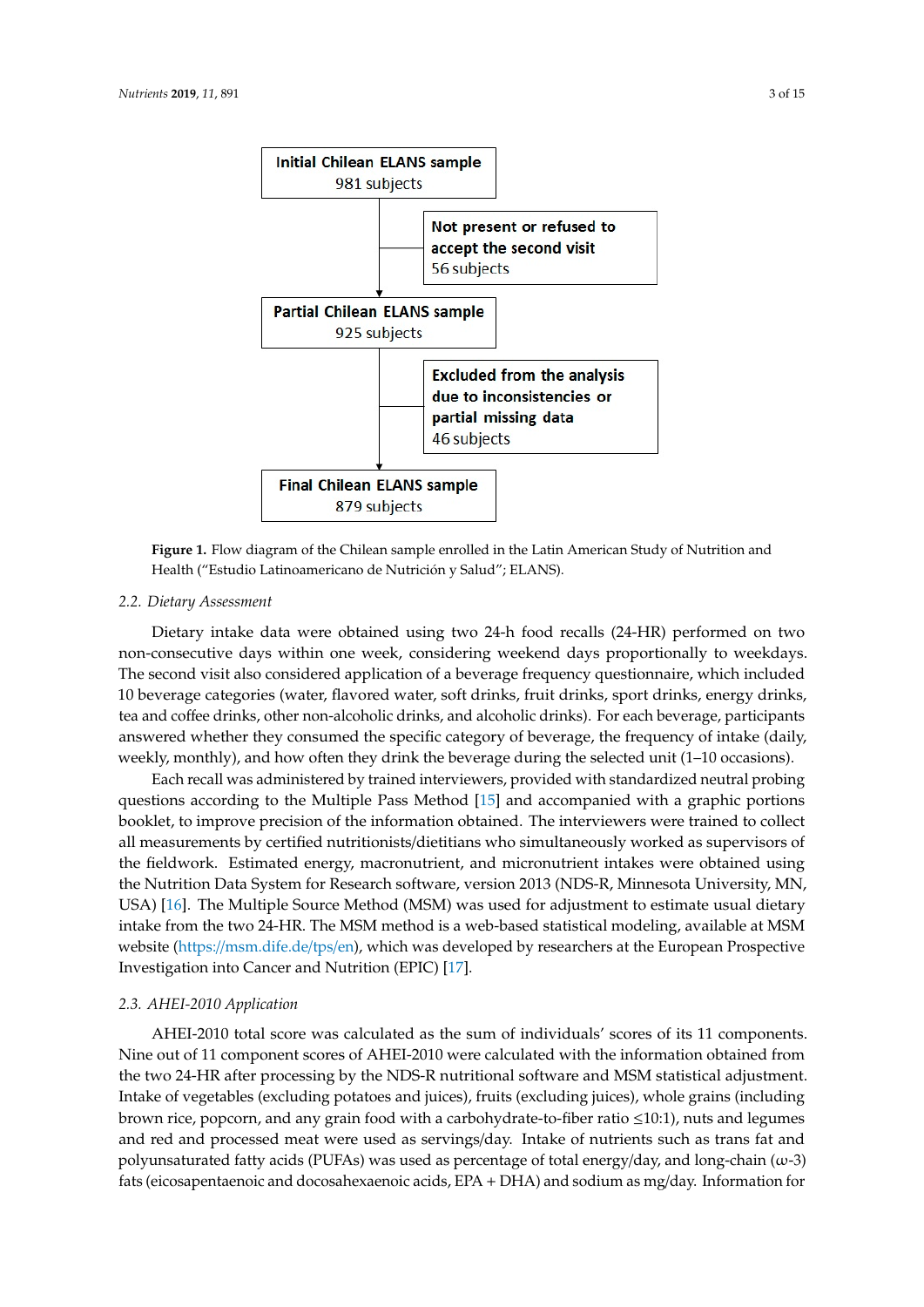sugar-sweetened beverages and fruit juices and alcohol in servings/day was obtained from the beverage frequency questionnaire. Nutrient contributions from dietary supplements were not included [\[3\]](#page-10-2). All AHEI-2010 components were scored from 0 to 10 points as shown in Table 2. For fruits, vegetables, whole grains, nuts and legumes, long-chain  $(\omega$ -3) fats, and PUFAs, an increasing score corresponded to higher intake. For trans fat, sugar-sweetened beverages and fruit juices, red and/or processed meat and sodium, a higher score corresponded to lower intake. For alcohol, the highest score was assigned to moderate intake (0.5–1.5 drinks/day in women and 0.5–2 drinks/day in men), and the lowest score to heavy alcohol consumers. Nondrinkers received a score of 2.5 points. The total AHEI-2010 score ranged from 0 (nonadherence) to 110 (optimal adherence to a healthy diet) [\[3](#page-10-2)[,7\]](#page-11-1).

#### *2.4. Anthropometric Assessment*

Anthropometric measurements of body weight and height and were obtained according to standardized procedures [\[14\]](#page-11-8). Body weight was measured with a calibrated electronic scale up to 200 kg with an accuracy of 0.1 kg. Height was measured with a portable stadiometer up to 205 cm with an accuracy of 0.1 cm. Each measurement was repeated twice to ensure accuracy, and the average was used for further analyses. Categorization of nutritional status by BMI in adolescents (15–19 years old) was based on the gender-specific BMI-for-age cut-off points from the World Health Organization (WHO) [\[18\]](#page-11-12). For adults (older than 19 years), BMI was categorized as underweight (<18.5 kg/m<sup>2</sup>), normal weight (18.5–24.9 kg/m<sup>2</sup>), overweight (25.0–29.9 kg/m<sup>2</sup>), and obesity (≥30.0 kg/m<sup>2</sup>).

### *2.5. Statistical Analysis*

All analyses incorporated sampling weights to allow inferences applicable to the overall Chilean urban population older than 15 years. Kolmogorov-Smirnov test was used to determine if AHEI-2010 score had a normal distribution. Parametric Student's t-test was used to compare specific component and overall AHEI-2010 scores by sex. One-way ANOVA with Bonferroni's multiple comparisons test was used for categorical variables (age group, socioeconomic levels (SEL), and nutritional status). In addition, Pearson correlation coefficient was calculated to assess the association between the AHEI-2010 score and numerical anthropometric variable (BMI).

We used terciles to divide the sample in three groups (i.e., low, intermediate, and high scoring) based on AHEI-2010 calculations. To compare these groups according to participants' sociodemographic, anthropometric, and nutritional intake (total energy and macronutrients intake) characteristics, we used Chi-square test whereas one-way ANOVA was applied for continuous variables (total energy and macronutrient intake).

A univariate linear regression analysis was used to examine adjusted associations between independent variables (total energy intake (continuous, kcal/day), sex (categorical: men, women), age group (categorical: 15–19, 20–34, 35–49, 50–65 years), SEL (categorical: low, medium, high), and nutritional status (categorical: underweight, normal, overweight, obesity)) with AHEI-2010 score.

All analyses were conducted with SPSS® Statistics, version 24 (IBM Corporation, Armonk, NY, USA). All *p* values were two-tailed with  $\alpha = 0.05$ .

## **3. Results**

879 Chilean subjects (50.8% women) living in urban areas and aged 15 to 65 years old completed the survey. The mean  $\pm$  SD of age was 37.5  $\pm$  13.9 years old and body mass index (BMI) was 28.4  $\pm$  5.6 kg/m<sup>2</sup>. Distribution of socioeconomic levels (SEL) was representative of the overall country (Table [1\)](#page-4-0).

# *3.1. Overall AHEI-2010 and AHEI-2010 Component Scores*

The AHEI-2010 score in the urban Chilean population had a normal distribution (Kolmogorov Smirnov test,  $p = 0.200$ ), with a mean score of  $43.7 \pm 7.8$  points, ranging from 20.1 (least healthy diet) to 69.4 (healthiest intake) points. Table [2](#page-4-1) shows AHEI-2010 components ordered from highest to lowest mean scores separated by those with positive versus negative relation between intake and score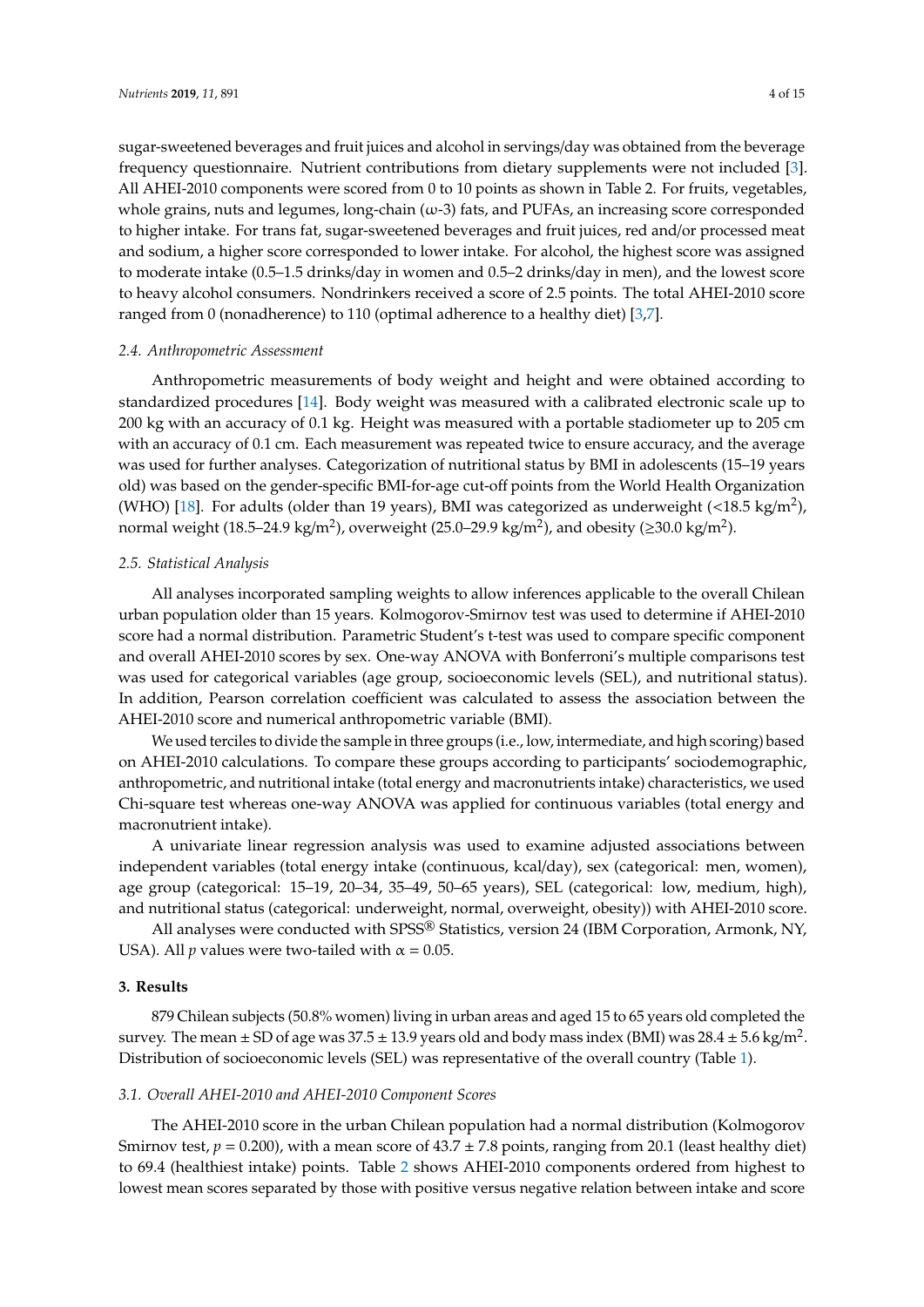(except the alcohol intake component). Trans fat, sodium, red/processed meat, and PUFA were the components with higher scores, all of them with mean scores over 50% of maximum score (>5 points). The alcohol component also averaged more than 5 points, but only in men. On the other hand, fruits, sugar-sweetened beverages and fruit juices, and whole grains were the components with the lowest scores. Supplemental Figure S1 visually depicts which components have higher and lower mean scores.

| Sociodemographic Characteristics and Nutritional Status | Frequency $n$ (%) <sup>+</sup> |  |
|---------------------------------------------------------|--------------------------------|--|
| Total sample                                            | 879 (100)                      |  |
| Sex                                                     |                                |  |
| Women                                                   | 446 (50.8)                     |  |
| Men                                                     | 433 (49.2)                     |  |
| Age group                                               |                                |  |
| $15-19$ years                                           | 91 (10.3)                      |  |
| $20 - 35$ years                                         | 307 (35.0)                     |  |
| $35 - 50$ years                                         | 263 (29.9)                     |  |
| $50 - 65$ years                                         | 218 (24.8)                     |  |
| Socioeconomic level                                     |                                |  |
| Low                                                     | 400 (45.4)                     |  |
| Medium                                                  | 338 (38.5)                     |  |
| High                                                    | 141 (16.1)                     |  |
| Nutritional status                                      |                                |  |
| Underweight                                             | 3(0.3)                         |  |
| Normal                                                  | 266 (30.3)                     |  |
| Overweight                                              | 315 (35.8)                     |  |
| Obesity                                                 | 295 (33.6)                     |  |

<span id="page-4-0"></span>**Table 1.** Characteristics of Chilean participants enrolled in ELANS 2014–2015.

† Numbers of subjects presented as raw data while frequencies are adjusted by sampling weights.

<span id="page-4-1"></span>**Table 2.** Scoring method and mean intakes and scores of each Alternate Healthy Eating Index 2010 component in Chilean urban population enrolled in ELANS 2014–2015.

| Component                                                          | Criteria for<br><b>Minimum Score</b><br>(0) | Criteria for<br><b>Maximum Score</b><br>(10) | Mean Intake        | <b>Mean Score</b> |
|--------------------------------------------------------------------|---------------------------------------------|----------------------------------------------|--------------------|-------------------|
| Positive relation between score and intake                         |                                             |                                              |                    |                   |
| PUFA, % of total energy/day                                        | $\leq$ 2                                    | >10                                          | $6.4 \pm 1.2$      | $5.5 \pm 1.5$     |
| Vegetables, servings/day                                           | $\Omega$                                    | >5                                           | $2.4 \pm 0.8$      | $4.7 \pm 1.6$     |
| Long-chain ( $\omega$ -3) fats (EPA + DHA), mg/day                 | $\Omega$                                    | >250                                         | $67.3 + 53.0$      | $2.6 \pm 1.6$     |
| Nuts and legumes, servings/day                                     | $\mathbf{0}$                                | >1                                           | $0.2 \pm 0.3$      | $2.0 + 2.3$       |
| Fruits, servings/day                                               | $\theta$                                    | >4                                           | $0.7 \pm 0.6$      | $1.8 \pm 1.6$     |
| Whole grains, servings/day                                         |                                             |                                              |                    |                   |
| Women                                                              | $\mathbf{0}$                                | >5                                           | $0.4 \pm 0.6$      | $0.7 + 1.3$       |
| Men                                                                | $\theta$                                    | >6                                           | $0.3 + 0.7$        | $0.5 \pm 1.2$     |
| Total sample                                                       |                                             |                                              |                    | $0.6 \pm 1.2$     |
| Negative relation between score and intake                         |                                             |                                              |                    |                   |
| Trans fat, % of total energy/day                                   | >4                                          | < 0.5                                        | $1.0 \pm 0.2$      | $8.7 \pm 0.5$     |
| Sodium, mg/day                                                     | Highest decile <sup>+</sup>                 | Lowest decile <sup>+</sup>                   | $2438.2 \pm 786.3$ | $5.8 \pm 3.2$     |
| Red/processed meat, servings/day                                   | >1.5                                        | $\Omega$                                     | $0.6 \pm 0.3$      | $5.8 \pm 1.7$     |
| SSB and fruit juice, servings/day                                  | >1                                          | $\mathbf{0}$                                 | $2.8 \pm 2.3$      | $1.6 \pm 3.1$     |
| Nonlinear relation between score and intake<br>Alcohol, drinks/day |                                             |                                              |                    |                   |
| Women                                                              | >2.5                                        | $0.5 - 5$                                    | $0.1 \pm 0.2$      | $3.8 + 2.1$       |
| Men                                                                | >3.5                                        | $0.5 - 2.0$                                  | $0.3 \pm 0.7$      | $5.2 \pm 2.8$     |
| Total sample                                                       |                                             |                                              |                    | $4.5 \pm 2.6$     |
| Total                                                              | $\bf{0}$                                    | 110                                          |                    | $43.7 + 7.8$      |

Components are ordered from highest to lowest mean Alternate Healthy Eating Index 2010 (AHEI-2010) scores separated by those with positive versus negative relation between score and intake. Bold number represent the total AHEI-2010 score. †Values in lowest decile were 1,654 mg/day and in the highest decile were 3445 mg/day. PUFA: polyunsaturated fatty acids; EPA + DHA: eicosapentaenoic and docosahexaenoic acids; SSB: sugar sweetened beverages.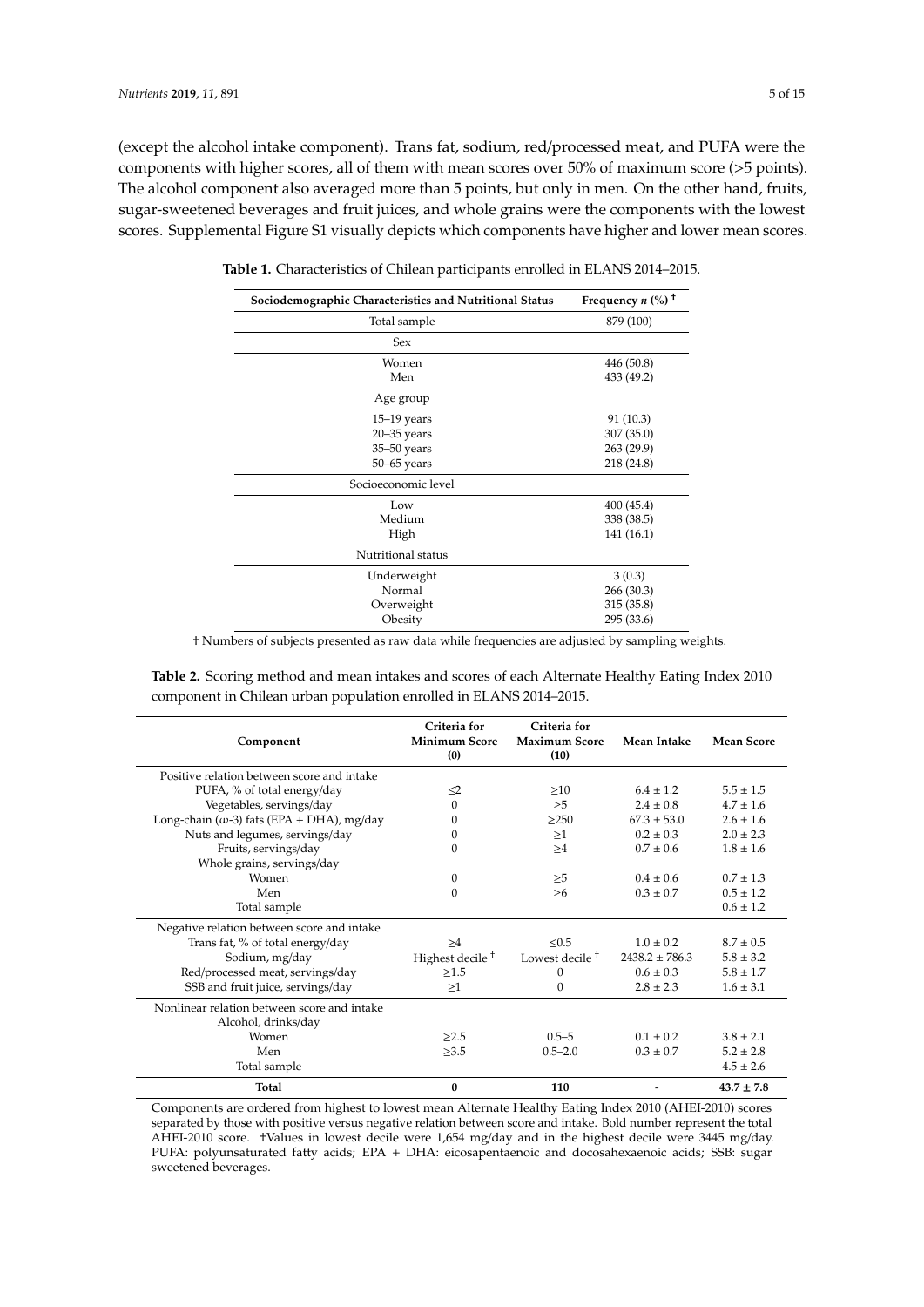# *3.2. Overall AHEI-2010 and AHEI-2010 Component Scores by Sociodemographic Characteristics and 3.2. Overall AHEI-2010 and AHEI-2010 Component Scores by Sociodemographic Characteristics and Nutritional Status Nutritional Status*

Significant differences in mean AHEI-2010 scores were observed by sex, age group and SEL Significant differences in mean AHEI-2010 scores were observed by sex, age group and SEL (Figure 2). Women exhibited higher AHEI-2010 scores than men (45.8 versus 41.6 points, *p* < 0.001). (Figure [2\)](#page-5-0). Women exhibited higher AHEI-2010 scores than men (45.8 versus 41.6 points, *p* < 0.001). AHEI-2010 also increased with age (*p* for trend <0.001), from 41.0 points in subjects 15 to 19 years old, to 45.6 points in subjects older than 50 years of age. Participants with low SEL had significantly lower mean AHEI-2010 scores than participants in medium and high SEL ( $p < 0.001$ ). With regard to nutritional status, we also found significant differences in AHEI-2010 scores (*p* for trend <0.05). In particular, obese subjects have higher mean AHEI-2010 scores than normal weight subjects (Figure 2). particular, obese subjects have higher mean AHEI-2010 scores than normal weight subjects (Fig[ure](#page-5-0)

<span id="page-5-0"></span>

**Figure 2.** Alternate Healthy Eating Index 2010 scores according to sex, age group, socioeconomic level **Figure 2.** Alternate Healthy Eating Index 2010 scores according to sex, age group, socioeconomic level and nutritional status in Chilean urban population enrolled in ELANS 2014–2015. Mean  $\pm$  SD scores for AHEI-2010 are shown by sex (**A**), age groups (**B**), socioeconomic level (**C**), and nutritional status (**D**). Differences between groups were considered statistically significant if *p* < 0.05 using parametric Student's *t*-test (for sex) or one-way ANOVA with Bonferroni's multiple comparisons test (for age groups, socioeconomic level, and nutritional status).  $* p \leq 0.001 ** p < 0.05$ . and nutritional status in Chilean urban population enrolled in ELANS 2014–2015. Mean  $\pm$  SD scores<br>for AHEI-2010 are shown by sex (A), age groups (B), socioeconomic level (C), and nutritional status<br>(D). Differences betw

When analyzing AHEI-2010 components by sex, women exhibited higher scores in fruits, whole grains, red/processed meats, PUFA and sodium, and lower scores in nuts and legumes and alcohol compared to men. Subjects in older groups also showed significant higher scores in all AHEI-2010 components, except for whole grains and EPA+DHA, in which no differences were found by age groups. We also detected significant differences in SEL, where subjects with medium and high compared to low— SEL had higher scores in vegetables, fruits, whole grains, red/processed meats, —compared to low— SEL had higher scores in vegetables, fruits, whole grains, red/processed meats, trans fat, sodium, and sugar-sweetened beverages and fruit juices. trans fat, sodium, and sugar-sweetened beverages and fruit juices.

# *3.3. Sociodemographic, Anthropometrics, and Nutritional Intake According to Tercile Distribution of AHEI-3.3. Sociodemographic, Anthropometrics, and Nutritional Intake According to Tercile Distribution of 2010 Score AHEI-2010 Score*

Characteristics of the subjects and description of AHEI-2010 score based on tercile distribution of this diet quality index are shown in Table [3.](#page-6-0) The high AHEI-2010 score group compared with the of this diet quality index are shown in Table 3. The high AHEI-2010 score group compared with the low AHEI-2010 score group had a significantly higher percentage of women (64.6% versus 33.6%, respectively), older subjects (30.6% versus 17.1% of individuals older than 50 years old), participants respectively), older subjects (30.6% versus 17.1% of individuals older than 50 years old), participants of medium-high SEL (65.4% versus 40.7%, respectively), and obese subjects (39.9% versus 29.4%, of medium-high SEL (65.4% versus 40.7%, respectively), and obese subjects (39.9% versus 29.4%, respectively). In addition, subjects in the high score group reported significantly lower total energy respectively). In did altern, subjects in the high score group reported significantly fower total energy and relative carbohydrate (as % of total energy) intake as well as higher relative protein and fat intake and relative carbohydrate (as  $\frac{1}{2}$  of total energy) intervals the relative protein and fat intake  $\frac{1}{2}$ (as % of total energy) than lower AHEI-2010 score groups. (as % of total energy) than lower AHEI-2010 score groups.Characteristics of the subjects and description of AHEI-2010 score based on tercile distribution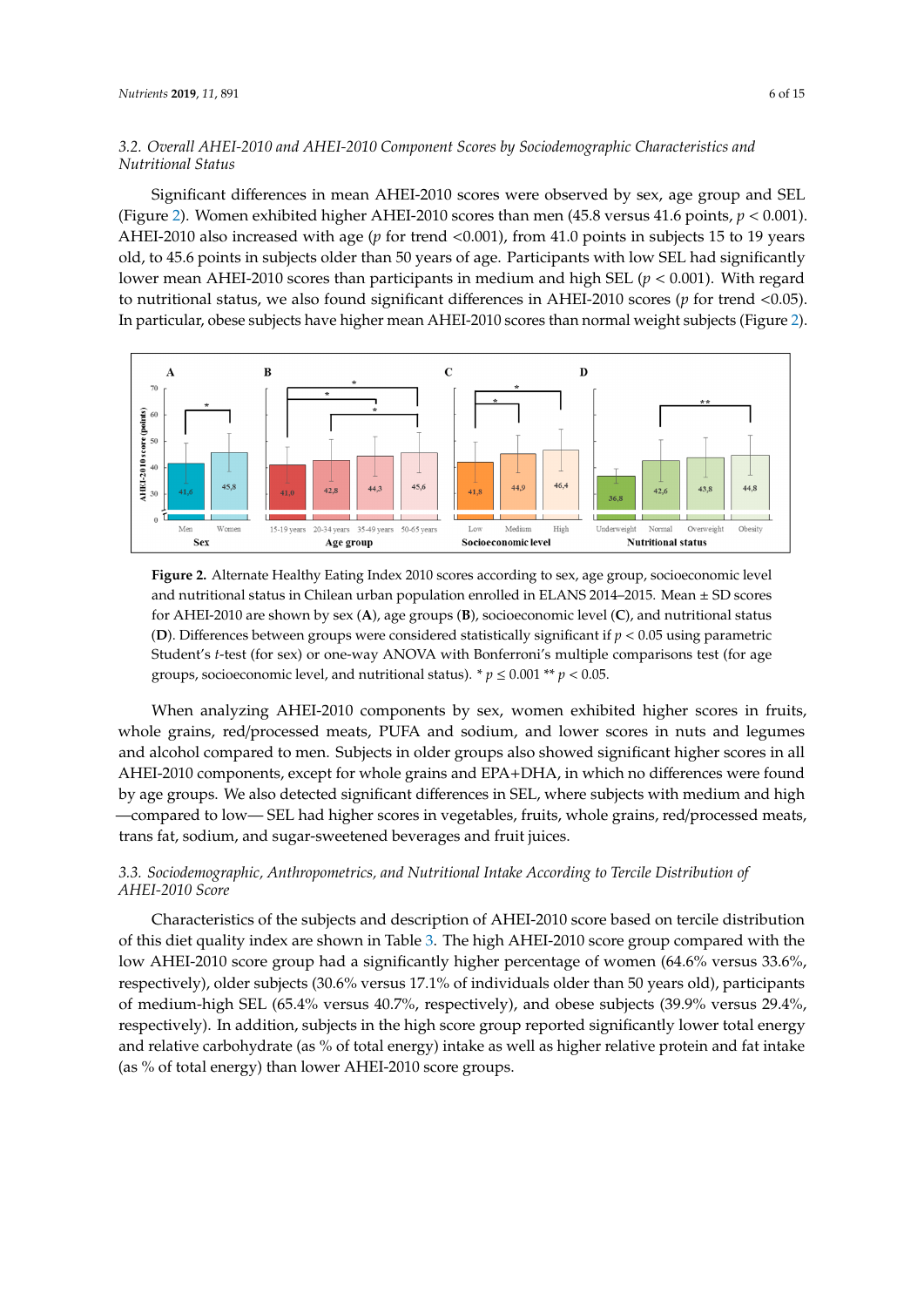| Sociodemographic Characteristics,<br><b>Nutritional Status and Dietary Intake</b> | Low<br><b>AHEI-2010</b> | Intermediate<br><b>AHEI-2010</b> | High<br><b>AHEI-2010</b> | $\boldsymbol{p}$ |  |  |  |
|-----------------------------------------------------------------------------------|-------------------------|----------------------------------|--------------------------|------------------|--|--|--|
| Descriptive statistics                                                            |                         |                                  |                          |                  |  |  |  |
| $\boldsymbol{N}$                                                                  | 293                     | 293                              | 294                      |                  |  |  |  |
| Mean $\pm$ SD                                                                     | $35.5 \pm 0.2$          | $43.4 \pm 0.1$                   | $52.4 \pm 0.3$           | < 0.001          |  |  |  |
| Median (range)                                                                    | 36.1                    | 43.4                             | 51.7                     | < 0.001          |  |  |  |
|                                                                                   | $(20.1 - 40.2)$         | $(40.2 - 46.7)$                  | $(46.7 - 69.4)$          |                  |  |  |  |
| Sociodemographic characteristics                                                  |                         |                                  |                          |                  |  |  |  |
|                                                                                   | Sex $(\% )$             |                                  |                          |                  |  |  |  |
| Women                                                                             | 33.6                    | 54.1                             | 64.6                     |                  |  |  |  |
| Men                                                                               | 66.4                    | 45.9                             | 35.4                     | < 0.001          |  |  |  |
|                                                                                   | Age group (%)           |                                  |                          |                  |  |  |  |
| $15-19$ years                                                                     | 15.4                    | 8.6                              | 6.8                      |                  |  |  |  |
| $20 - 34$ years                                                                   | 42.3                    | 33.2                             | 29.3                     | < 0.001          |  |  |  |
| 35-49 years                                                                       | 25.3                    | 31.2                             | 33.3                     |                  |  |  |  |
| $50 - 65$ years                                                                   | 17.1                    | 27.1                             | 30.6                     |                  |  |  |  |
|                                                                                   | Socioeconomic level (%) |                                  |                          |                  |  |  |  |
| Low                                                                               | 59.2                    | 42.5                             | 34.6                     |                  |  |  |  |
| Medium                                                                            | 30.8                    | 42.9                             | 41.7                     | < 0.001          |  |  |  |
| High                                                                              | 9.9                     | 14.6                             | 23.7                     |                  |  |  |  |
| Nutritional status                                                                |                         |                                  |                          |                  |  |  |  |
|                                                                                   | Nutritional status (%)  |                                  |                          |                  |  |  |  |
| Underweight                                                                       | 1.0                     | 0.0                              | 0.0                      |                  |  |  |  |
| Normal                                                                            | 36.2                    | 30.5                             | 24.2                     | 0.003            |  |  |  |
| Overweight                                                                        | 33.4                    | 38.4                             | 35.8                     |                  |  |  |  |
| Obesity                                                                           | 29.4                    | 31.2                             | 39.9                     |                  |  |  |  |
| Energy and macronutrients                                                         |                         |                                  |                          |                  |  |  |  |
| Total energy intake (kcal/day)                                                    | 1968.1                  | 1638.3                           | 1500.7                   | < 0.001          |  |  |  |
| Carbohydrate (% of total energy)                                                  | 54.0                    | 55.2                             | 53.7                     | 0.026            |  |  |  |
| Protein (% of total energy)                                                       | 15.4                    | 16.1                             | 17.2                     | < 0.001          |  |  |  |
| Fat (% of total energy)                                                           | 29.9                    | 29.1                             | 30.3                     | 0.018            |  |  |  |

<span id="page-6-0"></span>**Table 3.** Description of Alternate Healthy Eating Index 2010 score categorized in by terciles according to sociodemographic characteristics, nutritional status and dietary intake (energy and macronutrients) characteristics in Chilean urban population enrolled in ELANS 2014–2015.

Chi-square test and one-way ANOVA (for waist circumference, energy and macronutrients) were applied to compare characteristics of 879 participants as a function of terciles of AHEI-2010 score. *p* < 0.05 were considered statistically significant.

# *3.4. Correlation between AHEI-2010 Score andBMI*

A statistically significant, though weak, direct correlation ( $p = 0.003$ ,  $r = 0.101$ ) was found between AHEI-2010 score and BMI.

## *3.5. Univariate Linear Regression Model*

Differences in AHEI-2010 scores by sex, age group, and SEL remained statistically significant when these variables were integrated, together with energy intake and nutritional status, in a multivariable linear regression model (Table [4\)](#page-7-0). Nevertheless, the association between nutritional status and AHEI-2010 score no longer remained significant ( $p = 0.168$ ). Keeping constant the remaining independent variables included in the model, women scored on average 2.1 points higher in AHEI-2010 than men, subjects between 15–19 years old had 3.9 points less than those 50–65 years old, and subjects in low SEL scored 3.9 points lower than those at high SEL.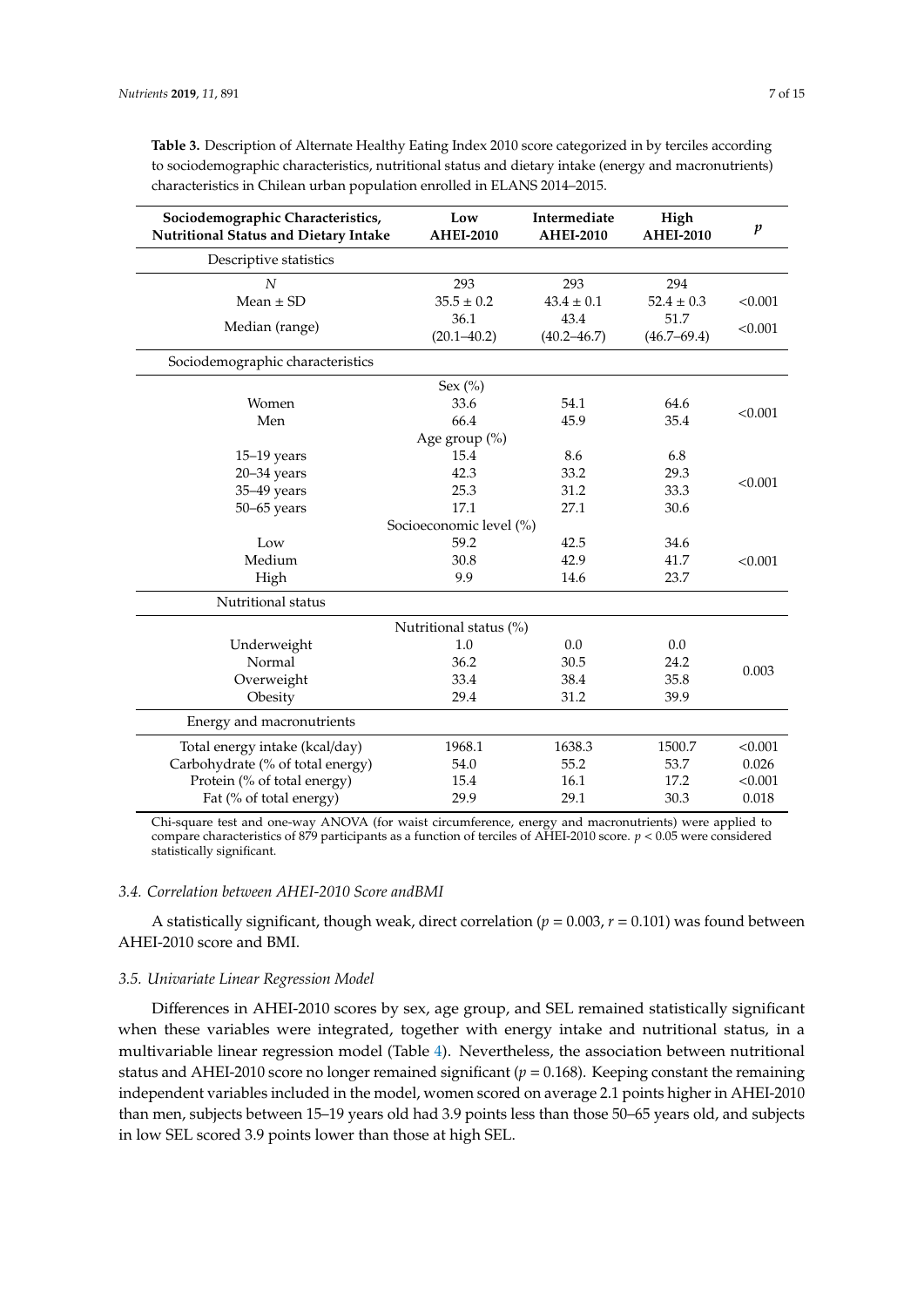| Sociodemographic Characteristics<br>and Nutritional Status |                  | 95% Confidence Interval |                    |                    |                  |
|------------------------------------------------------------|------------------|-------------------------|--------------------|--------------------|------------------|
|                                                            | $\boldsymbol{n}$ | β                       | <b>Lower Limit</b> | <b>Upper Limit</b> | $\boldsymbol{p}$ |
|                                                            | <b>Sex</b>       |                         |                    |                    | < 0.001          |
| Women                                                      | 426              | 2.15                    | 1.13               | 3.17               | < 0.001          |
| Men                                                        | 412              | $\theta$                |                    |                    |                  |
|                                                            | Age group        |                         |                    |                    | < 0.001          |
| $15-19$ years                                              | 92               | $-3.88$                 | $-5.68$            | $-2.09$            | < 0.001          |
| $20 - 34$ years                                            | 298              | $-1.80$                 | $-3.07$            | 0.53               | 0.005            |
| 35-49 years                                                | 247              | $-0.21$                 | $-1.48$            | 1.07               | 0.752            |
| $50 - 65$ years                                            | 201              | $\boldsymbol{0}$        |                    |                    |                  |
| Socioeconomic level                                        |                  |                         |                    |                    | < 0.001          |
| Low                                                        | 366              | $-3.96$                 | $-5.27$            | $-2.65$            | < 0.001          |
| Medium                                                     | 325              | $-0.98$                 | $-2.31$            | 0.34               | 0.146            |
| High                                                       | 147              | $\theta$                |                    |                    |                  |
| Nutritional status                                         |                  |                         |                    | 0.168              |                  |
| Underweight                                                | $\overline{4}$   | $-5.68$                 | $-12.45$           | 1.10               | 0.100            |
| Normal                                                     | 261              | $-1.08$                 | 2.30               | 0.14               | 0.083            |
| Overweight                                                 | 289              | $-0.52$                 | $-1.64$            | 0.61               | 0.367            |
| Obesity                                                    | 284              | $\theta$                |                    |                    |                  |

<span id="page-7-0"></span>**Table 4.** Adjusted linear regression model of associations between Alternate Healthy Eating Index 2010 with sociodemographic characteristics and nutritional status in Chilean urban population enrolled in ELANS 2014–2015.

Univariate linear regression model for AHEI-2010 total score adjusted for total energy intake (kcal, continuous), sex (women, men (reference)), age group (15–19, 20–34, 35–49, 50–65 (reference) years-old), socioeconomic level (low, medium, high (reference)), and nutritional status (underweight, normal, overweight, obesity (reference)).

#### **4. Discussion**

Despite its extensive validation and significant disease predictive value in North America [\[3](#page-10-2)[,5](#page-10-4)[,7](#page-11-1)[,19\]](#page-11-13), the current study is the very first report on the application of AHEI-2010 as a measure of diet quality in Latin America using a representative sample of Chilean urban population.

The mean AHEI-2010 score of Chilean sample was 43.7 of a total of 110 points. Even though AHEI-2010 does not have cut-off points, the mean value obtained is far from optimal. Other dietary indexes have been applied in Chilean samples: a Spanish adaptation of the original HEI for the National Survey of Food Consumption sample database [\[10\]](#page-11-4) and a healthy diet index created ad hoc with food intake information of the 2009–2010 National Health Survey [\[11\]](#page-11-5). Both studies concluded that diet quality of the Chilean population was deficient (low consumption of fish, legumes, vegetables and fruits, and a high intake of sugars and refined grains) and needed improvement. Nonetheless, the results of these studies are not comparable with ours based on the differences in the methodology as well as dietary indexes applied.

The United States AHEI-2010 mean score is higher than that obtained in our study (46.8 versus 43.7, respectively), based in the 2009–2010 US National Health and Nutrition Examination Survey (NHANES) [\[7\]](#page-11-1). This difference may be explained by the use of industrial production estimates of trans fat from the FDA in the US sample rather than measures of actual intake [\[7\]](#page-11-1). When comparing both scores with exclusion of the trans fats component, Chile exhibits a slightly better diet quality than the USA (37.9 points in our Chilean sample versus 37.1 points in the USA NHANES sample).

Regardless of these methodological differences, the highest score component of AHEI-2010 in Chile also was trans fats (a higher score meaning lower intake). Trans fats intake are associated with higher risk of coronary heart disease (CHD) [\[20\]](#page-11-14) and diabetes [\[21\]](#page-11-15). Since 2009, trans fats content of industrial foods has been limited in Chile to  $\leq 2\%$  of total fat content [\[22\]](#page-11-16). Furthermore, WHO plans to eliminate industrially produced trans fatty acids from global food supply by 2023 [\[23\]](#page-11-17). In 2004,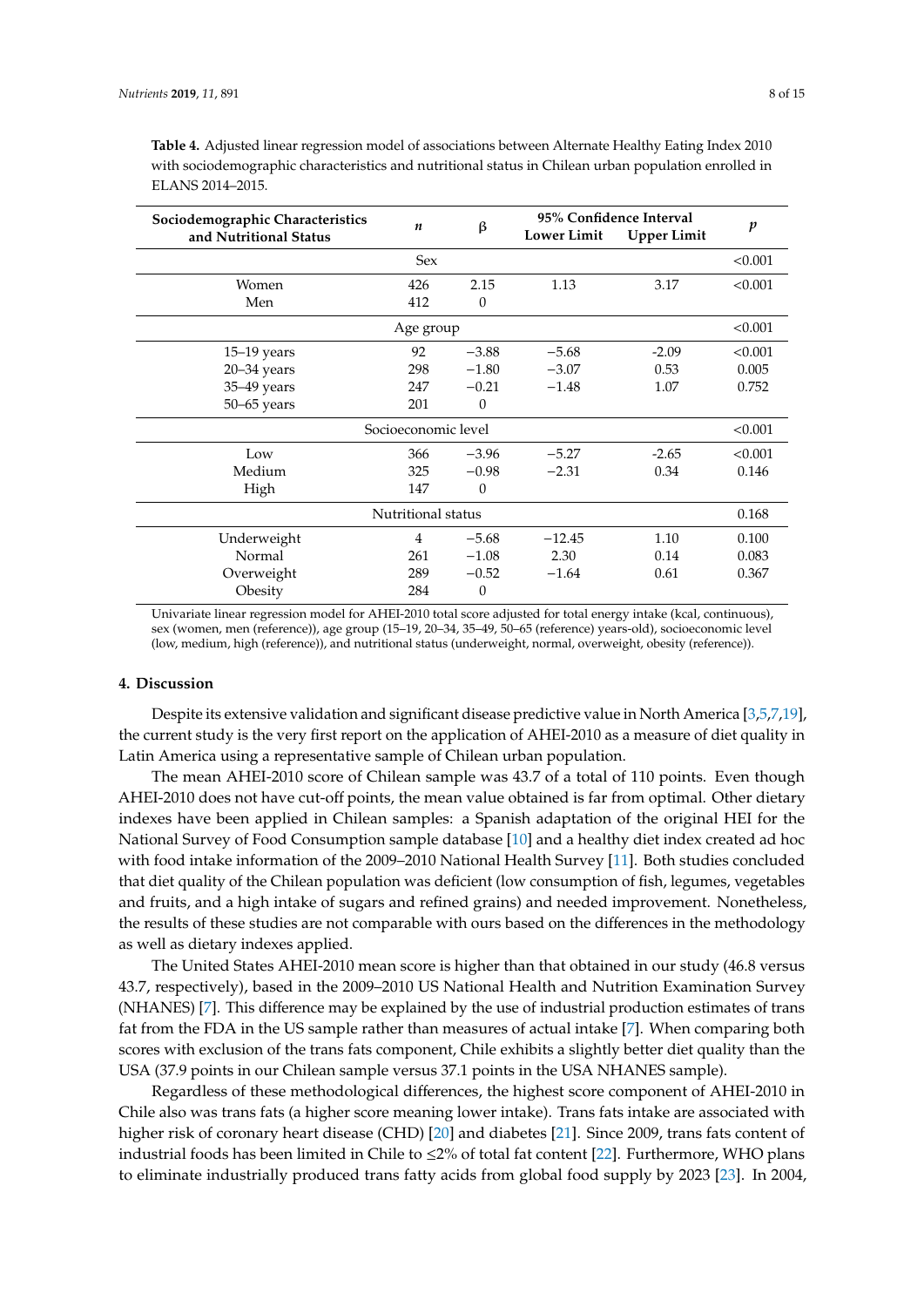Denmark became the first country in the world to regulate the content of artificial trans fat in certain ingredients for food production [\[24\]](#page-11-18), which nearly eliminated it from the Danish food supply. This food policy has been followed by a decrease in mortality rates due to CVD [\[24\]](#page-11-18). This measure is feasible to be applied in our country to improve diet quality.

The second highest score component was sodium (a higher score meaning lower intake). High sodium intake has been associated with higher blood pressure [\[25\]](#page-11-19), and salt-preserved foods are associated with greater risk of stomach cancer [\[26\]](#page-12-0), CVD [\[27\]](#page-12-1), and total mortality [\[28\]](#page-12-2). Furthermore, sodium-reduced diets significantly lowered blood pressure [\[29\]](#page-12-3) and CVD risk in clinical trials [\[30\]](#page-12-4). In our study, sodium score was obtained only from its content in foods (natural and processed), but added salt was not assessed. Even though sodium is the second highest score component, it does not mean that its consumption in Chile is optimal: the mean for sodium was 5.8 out of 10, which is actually not high at all. If we consider that approximately 80% of sodium is provided by foods sources [\[31,](#page-12-5)[32\]](#page-12-6), the estimated mean total daily consumption of salt raises to 7.6 g. This amount is above the WHO recommendation of 5.0 g/day [\[33\]](#page-12-7). More recently, the 2016–2017 Chilean National Health Survey (NHS) showed an average salt consumption of 9.4 g/day, with the 98% of the population above the WHO recommendation [\[34\]](#page-12-8). Negative front-of-pack labeling warning about sodium content in processed foods was implemented in Chile in mid-2016 [\[22\]](#page-11-16). This measure has been already associated with decreased sales of these unhealthy products [\[35\]](#page-12-9); however, it is too early to correlate it with changes in clinical outcomes.

Although red and processed meats had the third highest AHEI-2010 score (a higher score meaning a lower intake), its consumption is still high considering the current dietary recommendations, with an average intake of 0.6 servings/day. This level of intake is consistent with the information provided by the National Food Consumption Survey in 2014, which reported a median consumption of 83 g/day of red meats and 26 g/day of processed meats [\[10\]](#page-11-4). High consumption of red and processed meats has been associated with several chronic disease conditions —especially cardiovascular diseases and cancer [\[36,](#page-12-10)[37\]](#page-12-11).

On the other hand, the two components with the lowest scores were sugar-sweetened beverages (SSB) and fruit juices as well as whole grains. With regard to the first food item, Chile had the fastest global absolute growth on sales of SSB between 2009 and 2014 [\[38\]](#page-12-12). Intake of SSB, including soda and fruit drinks, is associated with increased risk of weight gain and obesity [\[39\]](#page-12-13), CVD [\[40\]](#page-12-14), and type 2 diabetes [\[41\]](#page-12-15). This component also includes intake of fruit juices, which shows positive association with diabetes risk [\[42\]](#page-12-16) and lack of beneficial effects on CVD [\[43\]](#page-12-17). In the current study, we also included in this component homemade beverages prepared with sugar, such as tea and coffee, because its high consumption in our country (added sugars represents 22.0% of total carbohydrates intake [\[44\]](#page-12-18) and 22.8% of added sugar intake comes from homemade beverages (unpublished data) in Chilean ELANS sample). In our country, an additional 5% tax was implemented on non-alcoholic beverages with more than 6.25 g of sugar per 100 ml, which has been enforced since 2014 [\[45\]](#page-12-19). However, national and international evidence suggests that a tax increase <10% may be insufficient to generate a significant impact on health outcomes [\[46,](#page-13-0)[47\]](#page-13-1). Additional actions were taken in 2016 including reduction of SSB availability in schools, restrictions in marketing of sugary foods to children, and negative front-of-pack labeling. This latter measure has also impacted sales of SSB [\[35\]](#page-12-9).

Greater consumption of whole grains is well associated with lower risk of CVD [\[48\]](#page-13-2), diabetes [\[49\]](#page-13-3), and colorectal cancer [\[26\]](#page-12-0). However, this component had the lowest score both in Chile and in the USA [\[7\]](#page-11-1). No whole grains intake analysis had been previously reported in Chilean population, but it has been recently reported by the ELANS group [\[50\]](#page-13-4) that whole grains products consumption is low in our country as well as in other countries from Latin America, representing less than 1% of total energy intake. This low consumption may be related to its low palatability (astringent texture and low softness and humidity), unawareness of its health benefits, and higher prices compared with refined grains/cereals [\[51\]](#page-13-5).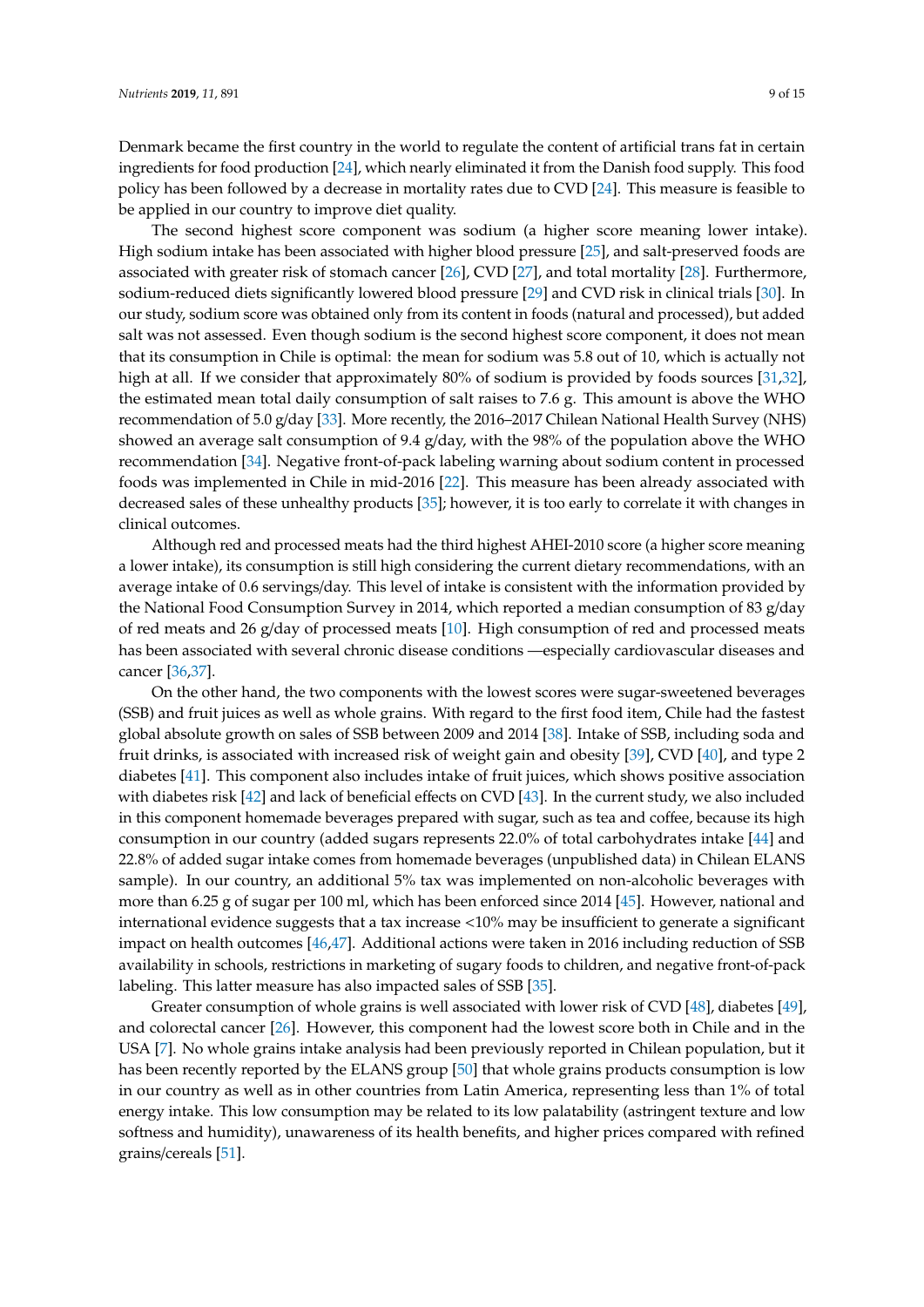The AHEI-2010 defines the highest score of alcohol intake to moderate consumption due to its association with lower risk of CHD [\[52\]](#page-13-6), diabetes [\[53\]](#page-13-7), and all-cause and CVD mortality [\[54\]](#page-13-8). Even though men had a higher score than women in this component (5.2 versus 3.8 points) and mean consumption of alcohol was less than 0.5 drinks/day in both sexes, other studies have reported that Chile has the first place in alcohol intake in Latin America [\[55\]](#page-13-9). Indeed, this consumption is characterized by a binge-drinking pattern, concentrated in only 1.6 days/week on average [\[55\]](#page-13-9). Thus, the intake observed in our study probably was not as the moderate daily consumption that has been associated with beneficial clinical outcomes.

Additionally, fruits and vegetables had <50% of the maximal score, reflecting a very low consumption of these healthy foods. Similar results were observed in the 2016–2017 Chilean NHS with only 15% of the population reporting an intake of at least five servings/day of fruits and vegetables [\[56\]](#page-13-10). Vegetables and fruits consumption have been associated with lower risk of CVD [\[57,](#page-13-11)[58\]](#page-13-12) and some cancers [\[59](#page-13-13)[,60\]](#page-13-14). It is important to consider that AHEI-2010 takes as highest score a consumption of four and five servings/day of fruits and vegetables, respectively, whereas the Chilean government promotes a less stringent consumption of five servings/day of combined vegetable and fruit intake.

On the other hand, the 2016–2017 NHS also reported that 24.4% of the Chilean population consumed two servings/week of legumes and only 9.2% at least two servings/week of fish [\[34\]](#page-12-8), which is consistent with low consumption of legumes and EPA+DHA observed in our study. The low consumption of legumes may due to the long preparation time required before intake and the popular belief that legume use is related to poverty [\[61\]](#page-13-15). With regard to fish, high prices are the main reason why consumers limit its intake in our country [\[62\]](#page-13-16).

With regard to sociodemographic variables analyzed in our study, AHEI-2010 score had a sociodemographic distribution similar to other indexes previously applied in Chile [\[10,](#page-11-4)[11,](#page-11-5)[63\]](#page-13-17). As expected, women had better diet quality than men as well as older subjects and medium-high SEL groups. In Chile, the prevalence of chronic diseases considerably increases in older subjects [\[56\]](#page-13-10) and may determine a greater concern when choosing their foods. Socioeconomic level was also inversely associated with dietary quality and there are some potential explanations for this disparity. First, healthy foods generally cost more than unhealthy foods [\[64\]](#page-13-18) and limited access to healthy foods also affects choices in low SEL. Nutrition education and knowledge, which is strongly related to socioeconomic level, is also likely to play an important role in adoption of healthy dietary habits [\[7\]](#page-11-1).

With regard to nutritional status and AHEI-2010 score, no relation was found after adjustments by sex, age group, SEL, and total energy intake. In addition, weak positive correlations were found between BMI and AHEI-2010 score. These findings are not consistent with some studies that have demonstrated a greater diet quality in subjects with lower BMI [\[18](#page-11-12)[,65](#page-14-0)[,66\]](#page-14-1). Nonetheless, this trend was quite modest and may be influenced by potential confounders because nutritional status was not adjusted by other sociodemographic variables such as sex, age, or SEL. In addition, we cannot rule out a social desirability bias when participants answered the 24-HR recalls or the beverage frequency questionnaire [\[14\]](#page-11-8).

Despite the differences found between sociodemographic subgroups (sex, age and SEL), each of them presented an average score of AHEI-2010 less than 50, indicating that the Chilean diet is far from being healthy, representing an important risk factor in the current epidemic of obesity and chronic diseases affecting the country.

Most of the studies applying AHEI-2010 have reported its longitudinal association with clinical outcomes by terciles or quintiles of score. These studies have shown that the lowest score groups had worst clinical outcomes with more risk of CVD, type 2 diabetes, cancer and total mortality [\[2,](#page-10-1)[3,](#page-10-2)[18](#page-11-12)[,65](#page-14-0)[,66\]](#page-14-1). We postulate that our lowest AHEI-2010 score group, composed mainly by men, younger subjects and low SEL, may also have an increased risk of CVD and mortality. However, actual prospective studies are required to test this hypothesis. Meanwhile, it is important to implement public interventions aimed at increasing diet quality in this risk group. A few changes, such as a rise in consumption of nuts and/or legumes from no servings to one serving/day and a reduction in intake of red/processed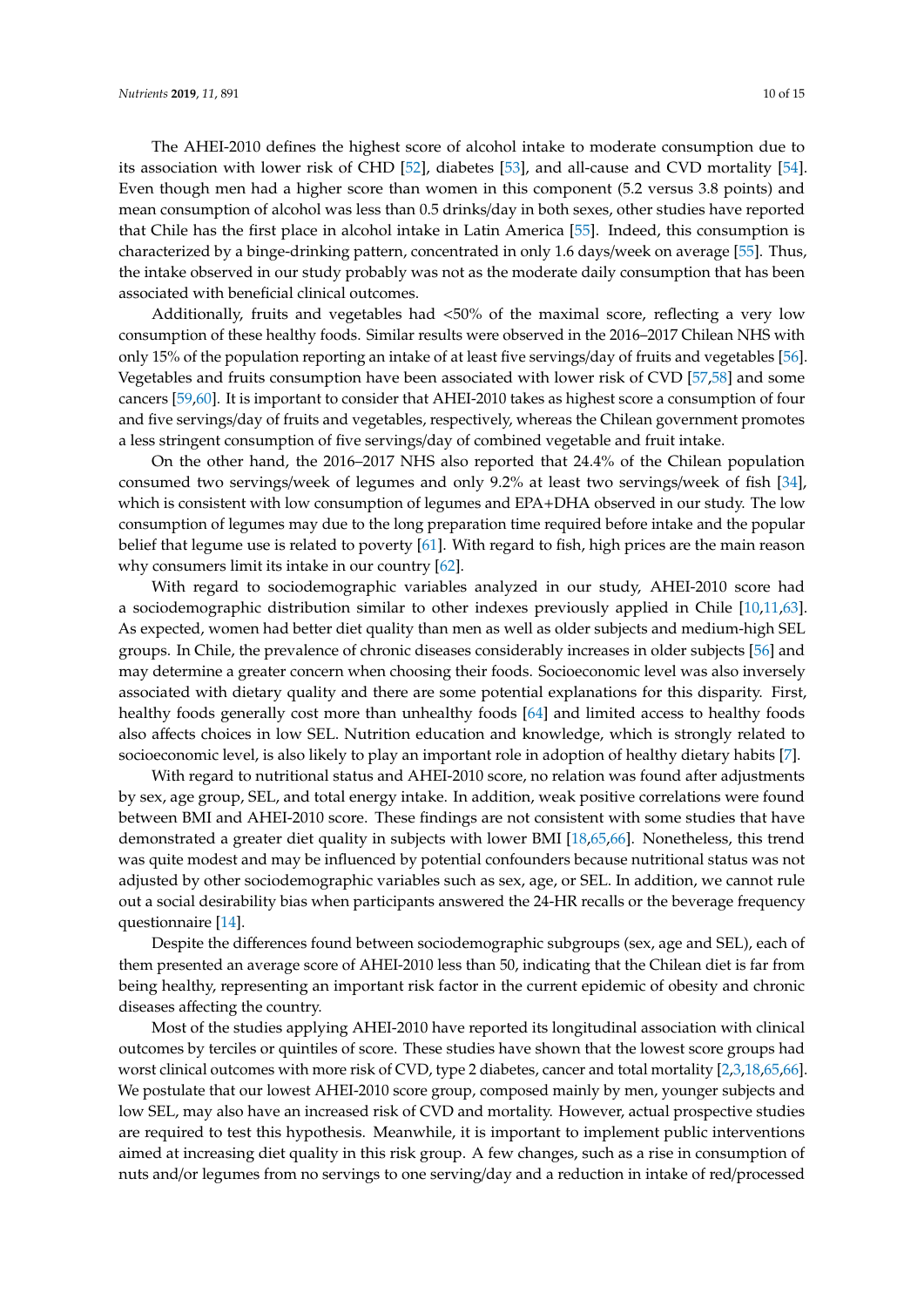meats from 1.5 servings/day to lower or zero consumption, will result in a 20 points improvement in the overall score. Assuming a causal relationship, a person who increases the AHEI-2010 score in 20 points over a 12-year period may reduce his or her risk of death by nearly 20% in the subsequent 12 years, based on estimations from previous studies [\[19\]](#page-11-13).

The present study has limitations. First, ELANS has a cross-sectional design, which limits causal and time-based inferences. Second, misreporting of food intake is one of the main sources of error when using dietary assessment instruments based on self-report (e.g., 24-HR recalls). Under reporting occurs in most adult populations, especially in women and in those persons with a higher BMI [\[14\]](#page-11-8). In addition, we cannot rule out a social desirability bias when participants answered the 24-HR recalls or the beverage frequency questionnaire. Despite of these limitations, this report contributes to a limited body of literature about diet quality in 15 to 65-year-old Chileans living in urban locations. Future prospective cohort studies in more representative Chilean populations should determine if diet quality measured by AHEI-2010 is associated with various clinical outcomes such as CVD and mortality.

## **5. Overall Conclusions and Potential Implications**

Diet quality of the Chilean urban population aged 15–65 years old is far from optimal; thus, there is room for significant improvement in this lifestyle component. As mentioned, it is necessary to assess the impact of some public policies already implemented in our country. Additional measures are also required to impact economically disadvantaged and high-risk groups. If so, advances in overall diet quality may lead to noncommunicable chronic disease prevention in our population.

**Supplementary Materials:** The following are available online at http://[www.mdpi.com](http://www.mdpi.com/2072-6643/11/4/891/s1)/2072-6643/11/4/891/s1, Figure S1: Graphical description of Alternate Healthy Eating Index 2010 components. Components are ordered from highest to lowest mean AHEI-2010 scores separated by those with positive (green dots), negative (red dots), and nonlinear (yellow dot) relation with the intake. SSB, sugar-sweetened beverages.

**Author Contributions:** The authors' responsibilities were as follows: V.P., A.R., and G.E. designed the research; L.L-D. and O.C. were responsible for data collection; A.R. and G.E. provided essential materials; V.P., A.R., and G.E. conducted research; L.V. and G.E. analyzed data; V.P. wrote the paper under the supervision of A.R. and G.E., and all authors reviewed and approved the final manuscript. None of the authors had any personal or financial conflicts of interest. The funders had no role in the study design, data collection, analysis, decision to publish, or preparation of the manuscript.

**Funding:** The Latin American Nutrition and Health Study ("Estudio Latinoamericano de Nutrición y Salud"; ELANS) was funded by an unrestricted research grant provided by The Coca-Cola Company. The current analysis and manuscript writing were performed independently of the primary funding for ELANS. In addition, the International Life Sciences Institute (ILSI) Sur-Andino provided funding for the publication fee of this manuscript.

**Conflicts of Interest:** The authors declare no conflict of interest.

#### **References**

- <span id="page-10-0"></span>1. GBD 2016 Causes of Death Collaborators. Global, regional, and national age-sex specific mortality for 264 causes of death, 1980–2016: A systematic analysis for the Global of Disease Study 2016. *Lancet* **2017**, *390*, 1151–1210. [\[CrossRef\]](http://dx.doi.org/10.1016/S0140-6736(17)32152-9)
- <span id="page-10-1"></span>2. McCullough, M.L.; Feskanich, D.; Stampfer, M.J.; Giovannuci, E.L.; Rimm, E.B.; Hu, F.B.; Spiegelman, D.; Hunter, D.; Colditz, G.A.; Willet, W.C. Diet quality and major chronic disease risk in men and women: Moving toward improved dietary guidance. *Am. J. Clin. Nutr.* **2002**, *76*, 1261–1271. [\[CrossRef\]](http://dx.doi.org/10.1093/ajcn/76.6.1261) [\[PubMed\]](http://www.ncbi.nlm.nih.gov/pubmed/12450892)
- <span id="page-10-2"></span>3. Chiuve, S.E.; Fung, T.T.; Rimm, E.B.; Hu, F.B.; McCullough, M.L.; Wang, M.; Stampfer, M.J.; Willet, W.C. Alternative dietary indices both strongly predict risk of chronic disease. *J. Nutr.* **2012**, *142*, 1009–1018. [\[CrossRef\]](http://dx.doi.org/10.3945/jn.111.157222) [\[PubMed\]](http://www.ncbi.nlm.nih.gov/pubmed/22513989)
- <span id="page-10-3"></span>4. Guenther, P.; Reedy, J.; Krebs-Smith, S. Development of the Healthy Eating Index-2005. *J. Am. Diet. Assoc.* **2008**, *108*, 1896–1901. [\[CrossRef\]](http://dx.doi.org/10.1016/j.jada.2008.08.016) [\[PubMed\]](http://www.ncbi.nlm.nih.gov/pubmed/18954580)
- <span id="page-10-4"></span>5. Varraso, R.; Chiuve, S.; Fung, T.; Barr, R.; Hu, F.; Willet, W.; Camargo, C. Alternate Healthy Eating Index 2010 and risk of chronic obstructive pulmonary disease among US women and men: Prospective study. *BMJ* **2015**, *350*, 286–297. [\[CrossRef\]](http://dx.doi.org/10.1136/bmj.h286) [\[PubMed\]](http://www.ncbi.nlm.nih.gov/pubmed/25649042)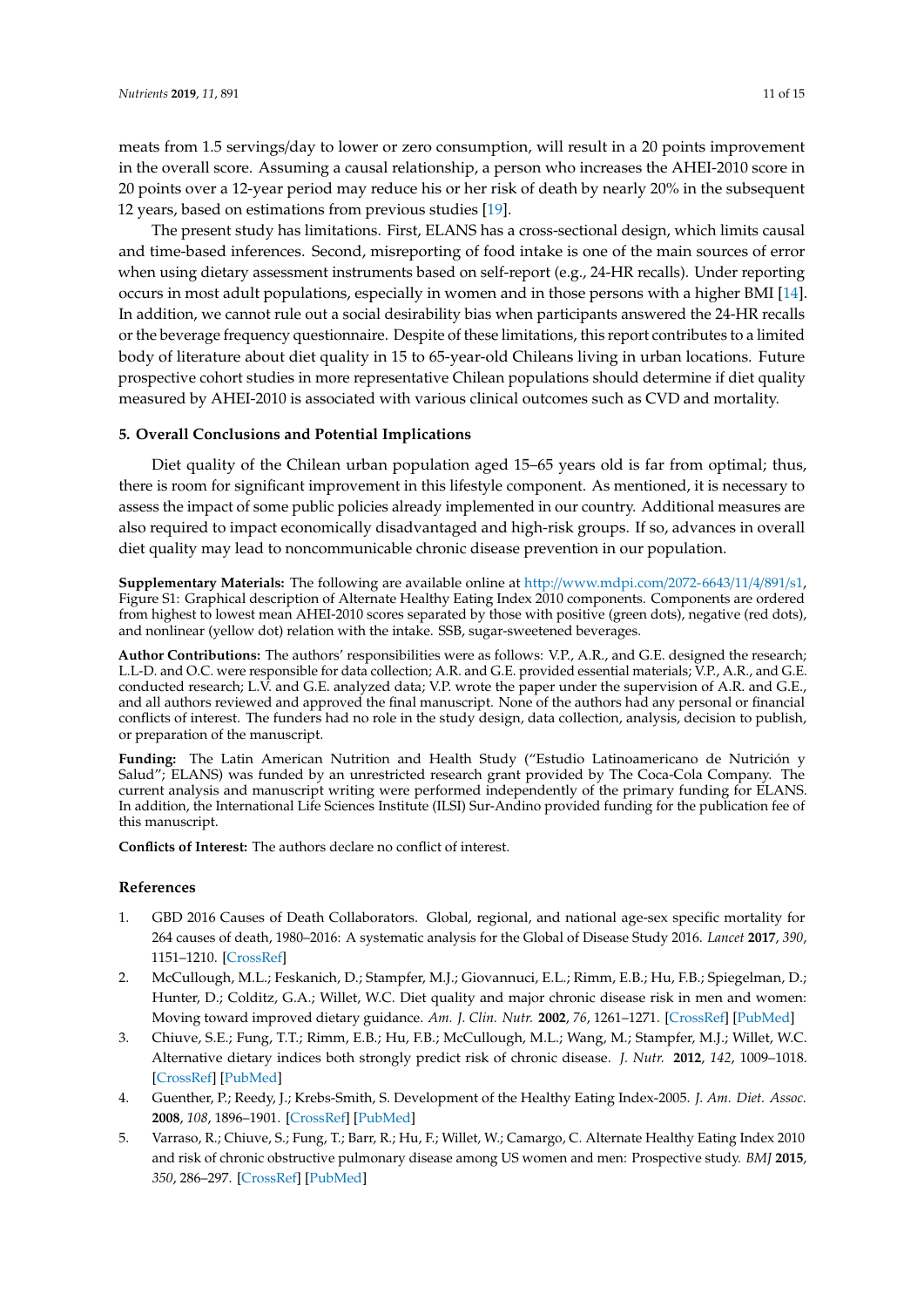- <span id="page-11-0"></span>6. Sánchez-Villegas, A.; Henríquez-Sánchez, P.; Ruiz-Canela, M.; Lahortiga, F.; Molero, P.; Toledo, E.; Martínez-González, M. A longitudinal analysis of diet quality scores and the risk of incident depression in the SUN Project. *BMC Med.* **2015**, *13*, 197–209. [\[CrossRef\]](http://dx.doi.org/10.1186/s12916-015-0428-y)
- <span id="page-11-1"></span>7. Wang, D.D.; Leung, C.W.; Li, Y.; Ding, E.L.; Chiuve, S.E.; Hu, F.B.; Willett, W.C. Trends in dietary quality among adults in the United States, 1999 through 2010. *JAMA Intern. Med.* **2014**, *174*, 1587–1595. [\[CrossRef\]](http://dx.doi.org/10.1001/jamainternmed.2014.3422) [\[PubMed\]](http://www.ncbi.nlm.nih.gov/pubmed/25179639)
- <span id="page-11-2"></span>8. Wilcox, S.; Sharpe, P.; Turner-McGrievy, G.; Granner, M.; Baruth, M. Frequency of consumption at fast-food restaurants is associated with dietary intake in overweight and obese women recruited from financially disadvantaged neighborhoods. *Nutr. Res.* **2013**, *33*, 636–646. [\[CrossRef\]](http://dx.doi.org/10.1016/j.nutres.2013.05.007)
- <span id="page-11-3"></span>9. Rozowski, J.; Castillo, O.; Figari, N.; García-Díaz, D.F.; Cruchet, S.; Wessataub, N.; Pérez-Bravo, F.; Gotteland, M. Nutritional status and biochemical markers of deficiency or excess of micronutrients in 4 to 14-years-old Chilean children: A critical review. *Nutr. Hosp.* **2015**, *32*, 2916–2925.
- <span id="page-11-4"></span>10. Universidad de Chile. *Encuesta Nacional de Consumo Alimentario Informe Final*; Departamento de Nutrición Universidad de Chile: Santiago de Chile, Chile, 2016; Available online: http://[www.minsal.cl](http://www.minsal.cl/sites/default/files/ENCA-INFORME_FINAL.pdf/)/sites/default/ files/[ENCA-INFORME\\_FINAL.pdf](http://www.minsal.cl/sites/default/files/ENCA-INFORME_FINAL.pdf/)/ (accessed on 20 May 2018).
- <span id="page-11-5"></span>11. Dussaillant, C.; Echeverría, G.; Villarroel, L.; Marin, P.; Rigotti, A. Una alimentación poco saludable se asocia a mayor prevalencia de síndrome metabólico en la población adulta chilena: Estudio de corte transversal en la Encuesta Nacional de Salud 2009–2010. *Nutr. Hosp.* **2015**, *32*, 2098–2104.
- <span id="page-11-6"></span>12. Cuevas, A.; Alvarez, V.; Olivos, C. The emerging obesity problema in Latin America. *Expert Rev. Cardiovasc. Ther.* **2009**, *7*, 281–288. [\[CrossRef\]](http://dx.doi.org/10.1586/14779072.7.3.281)
- <span id="page-11-7"></span>13. Uuay, R.; Albala, C.; Kain, J. Obesity trends in Latin America: Transiting from under-to overweight. *J. Nutr.* **2010**, *131*, 893S–899S. [\[CrossRef\]](http://dx.doi.org/10.1093/jn/131.3.893S) [\[PubMed\]](http://www.ncbi.nlm.nih.gov/pubmed/11238781)
- <span id="page-11-8"></span>14. Fisberg, M.; Kovalskys, I.; Gómez, G.; Rigotti, A.; Cortés, L.Y.; Herrera-Cuenca, M.; Yépez, M.C.; Pareja, R.G.; Guajardo, V.; Zimberg, I.Z.; et al. Latin American Study of Nutrition and Health (ELANS): Rationale and study design. *BMC Public Health* **2016**, *16*, 93–103. [\[CrossRef\]](http://dx.doi.org/10.1186/s12889-016-2765-y) [\[PubMed\]](http://www.ncbi.nlm.nih.gov/pubmed/26829928)
- <span id="page-11-9"></span>15. Moshfegh, A.J.; Rhodes, D.G.; Baer, D.J.; Murayi, T.; Clemens, J.C.; Rumpler, W.V.; Paul, D.R.; Sebastian, R.S.; Kuczynski, K.J.; Ingwersen, L.A.; et al. The US Department of Agriculture Automated Multiple-Pass Method reduces bias in the collection of energy intakes. *Am. J. Clin. Nutr.* **2008**, *88*, 324–332. [\[CrossRef\]](http://dx.doi.org/10.1093/ajcn/88.2.324)
- <span id="page-11-10"></span>16. Kovalskys, I.; Fisberg, M.; Gómez, G.; Rigotti, A.; Cortés, L.Y.; Yépez, M.C.; Pareja, R.G.; Herrera-Cuenca, M.; Zimberg, I.Z.; Tucker, K.L.; et al. Standardization of the food composition database used in the Latin American Nutrition and Health Study (ELANS). *Nutrients* **2015**, *7*, 7914–7924. [\[CrossRef\]](http://dx.doi.org/10.3390/nu7095373)
- <span id="page-11-11"></span>17. Harttig, U.; Haubrock, J.; Knüppel, S.; Boeing, H. The MSM program: Web-based statistics package for estimating usual dietary intake using the multiple source method. *Eur. J. Clin. Nutr.* **2011**, *65* (Suppl. 1), S87–S91. [\[CrossRef\]](http://dx.doi.org/10.1038/ejcn.2011.92) [\[PubMed\]](http://www.ncbi.nlm.nih.gov/pubmed/21731011)
- <span id="page-11-12"></span>18. De Onis, M.; Onyango, A.W.; Borghi, E.; Siyam, A.; Nishida, C.; Siekmann, J. Development of a WHO growth reference for school-aged children and adolescents. *Bull World Health Organ* **2007**, *85*, 660–667. [\[CrossRef\]](http://dx.doi.org/10.2471/BLT.07.043497)
- <span id="page-11-13"></span>19. Sotos-Prieto, M.; Bhupathiraju, S.N.; Mattei, J.; Fung, T.T.; Li, Y.; Pan, A.; Willett, W.; Rimm, E.B.; Hu, F. Association of changes in diet quality with total and cause-specific mortality. *N. Engl. J. Med.* **2017**, *377*, 143–153. [\[CrossRef\]](http://dx.doi.org/10.1056/NEJMoa1613502) [\[PubMed\]](http://www.ncbi.nlm.nih.gov/pubmed/28700845)
- <span id="page-11-14"></span>20. Mozaffarian, D.; Katan, M.B.; Ascherio, A.; Stampfer, M.J.; Willett, W.C. Trans fatty acids and cardiovascular disease. *N. Engl. J. Med.* **2006**, *354*, 1601–1613. [\[CrossRef\]](http://dx.doi.org/10.1056/NEJMra054035) [\[PubMed\]](http://www.ncbi.nlm.nih.gov/pubmed/16611951)
- <span id="page-11-15"></span>21. Salmerón, J.; Hu, F.B.; Manson, J.E.; Stampfer, M.J.; Colditz, G.A.; Rimm, E.B.; Willett, W.C. Dietary fat intake and risk of type 2 diabetes in women. *Am. J. Clin. Nutr.* **2001**, *73*, 1019–1026. [\[CrossRef\]](http://dx.doi.org/10.1093/ajcn/73.6.1019) [\[PubMed\]](http://www.ncbi.nlm.nih.gov/pubmed/11382654)
- <span id="page-11-16"></span>22. Ministerio de Salud. *Decreto Supremo 977 Reglamento Sanitario de los Alimentos*; Ministerio de Salud: Santiago de Chile, Chile, 2017. Available online: http://www.minsal.cl/wp-content/uploads/2017/04/[DECRETO\\_977\\_](http://www.minsal.cl/wp-content/uploads/2017/04/DECRETO_977_96_actualizado_a-octubre-2016.pdf/) [96\\_actualizado\\_a-octubre-2016.pdf](http://www.minsal.cl/wp-content/uploads/2017/04/DECRETO_977_96_actualizado_a-octubre-2016.pdf/)/ (accessed on 30 May 2018).
- <span id="page-11-17"></span>23. WHO/NMH/NHD.*Replace trans Fat*; World Health Organization (WHO): Geneva, Switzerland, 2018; Available online: http://www.who.int/docs/default-source/documents/replace-transfats/[replace-action-package.pdf](http://www.who.int/docs/default-source/documents/replace-transfats/replace-action-package.pdf/)/ (accessed on 30 May 2018).
- <span id="page-11-18"></span>24. Restrepo, B.J.; Rieger, M. Denmark's Policy on Artificial Trans Fat and Cardiovascular Disease. *Am. J. Prev. Med.* **2015**, *50*, 69–76. [\[CrossRef\]](http://dx.doi.org/10.1016/j.amepre.2015.06.018)
- <span id="page-11-19"></span>25. Intersalt Cooperative Research Group. Intersalt: An international study of electrolyte excretion and blood pressure. Results for 24-hour urinary sodium and potassium excretion. *BMJ* **1988**, *297*, 319–328. [\[CrossRef\]](http://dx.doi.org/10.1136/bmj.297.6644.319)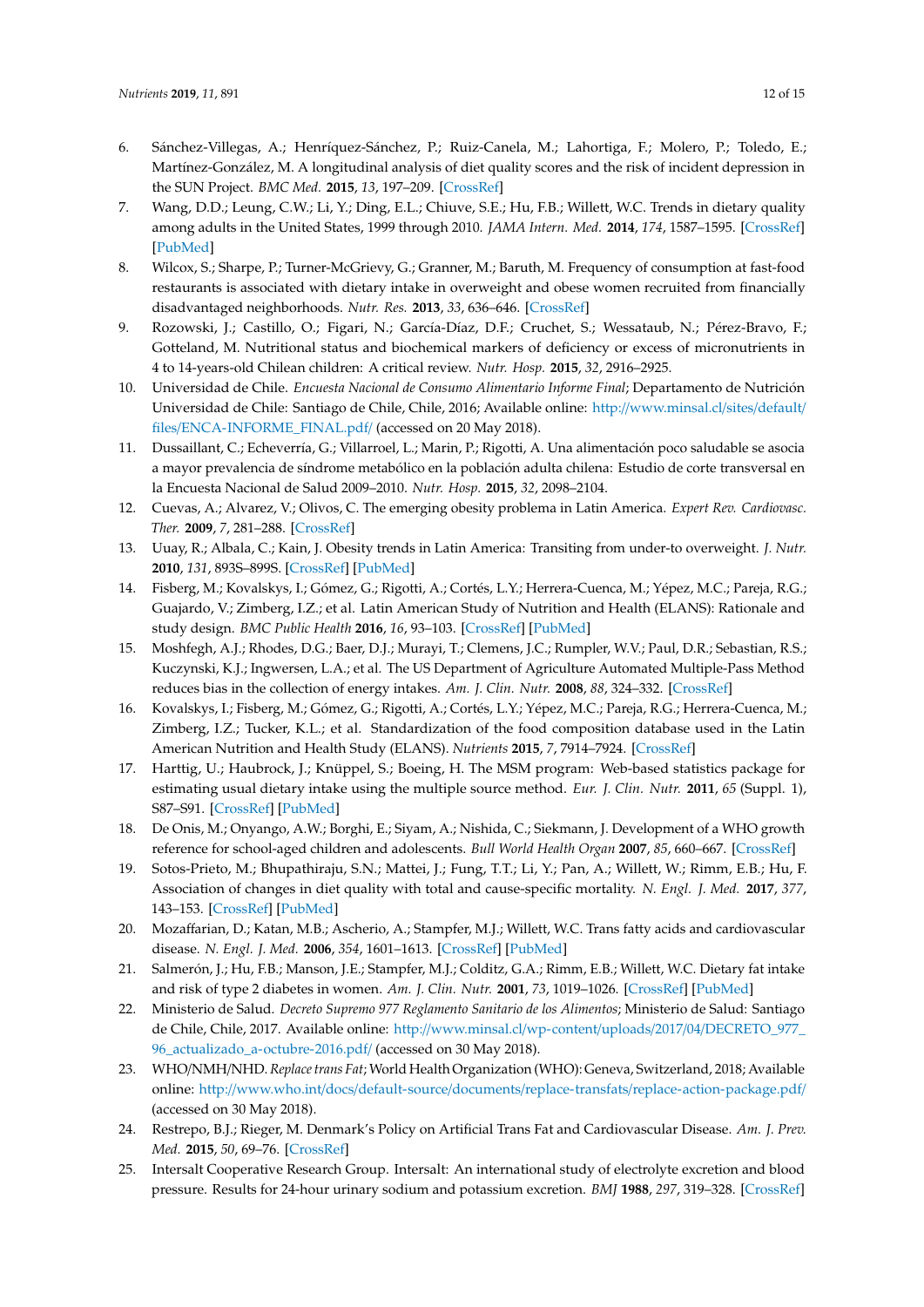- <span id="page-12-0"></span>26. World Cancer Research Fund, American Institute for Cancer Research. *Third Expert Report: Diet, Nutrition, Physical Activity and Cancer: A Global Perspective*; American Institute for Cancer Research: Washington, DC, USA, 2018.
- <span id="page-12-1"></span>27. Strazzullo, P.; D'Elia, L.; Kandala, N.B.; Cappuccio, F.P. Salt intake, stroke, and cardiovascular disease: Meta-analysis of prospective studies. *BMJ* **2009**, *339*, b4567. [\[CrossRef\]](http://dx.doi.org/10.1136/bmj.b4567)
- <span id="page-12-2"></span>28. Yang, Q.; Liu, T.; Kuklina, E.V.; Flanders, W.D.; Hong, Y.; Gillespie, C.; Chang, M.H.; Gwinn, M.; Dowling, N.; Khoury, M.J.; et al. Sodium and potassium intake and mortality among US adults: Prospective data from the Third National Health and Nutrition Examination Survey. *Arch. Intern. Med.* **2011**, *171*, 1183–1191. [\[CrossRef\]](http://dx.doi.org/10.1001/archinternmed.2011.257)
- <span id="page-12-3"></span>29. Sacks, F.M.; Svetkey, L.P.; Vollmer, W.M.; Appel, L.J.; Bray, G.A.; Harsha, D.; Obarzanek, E.; Conlin, P.R.M.; Miller, E.R.; Simons-Morton, D.; et al. Effects on blood pressure of reduced dietary sodium and the dietary approaches to stop hypertension (DASH) diet. *N. Engl. J. Med.* **2001**, *344*, 3–10. [\[CrossRef\]](http://dx.doi.org/10.1056/NEJM200101043440101) [\[PubMed\]](http://www.ncbi.nlm.nih.gov/pubmed/11136953)
- <span id="page-12-4"></span>30. Cook, N.R.; Cutler, J.A.; Obarzanek, E.; Buring, J.E.; Rexrode, K.M.; Kumanyika, S.K.; Appel, L.J.; Whelton, P.K. Long term effects of dietary sodium reduction on cardiovascular disease outcomes: Observational follow-up of the trials of hypertension prevention (TOHP). *BMJ* **2007**, *334*, 885–888. [\[CrossRef\]](http://dx.doi.org/10.1136/bmj.39147.604896.55) [\[PubMed\]](http://www.ncbi.nlm.nih.gov/pubmed/17449506)
- <span id="page-12-5"></span>31. Jereb, S. Consumo de sodio en la dieta de un argentino promedio y su relación con la Hipertensión Arterial. Incidencia de los alimentos, aguas y bebidas. *Diaeta* **2016**, *34*, 29–31.
- <span id="page-12-6"></span>32. Mhurchu, C.N.; Capelin, C.; Dunford, E.K.; Webster, J.L.; Neal, B.C.; Jebb, S.A. Sodium content of processed foods in the United Kingdom: Analysis of 44,000 foods purchased by 21,000 households. *Am. J. Clin. Nutr.* **2011**, *93*, 594–600. [\[CrossRef\]](http://dx.doi.org/10.3945/ajcn.110.004481) [\[PubMed\]](http://www.ncbi.nlm.nih.gov/pubmed/21191142)
- <span id="page-12-7"></span>33. WHO. *Guideline: Sodium Intake for Adults and Children*; World Health Organization (WHO): Geneva, Switzerland, 2012.
- <span id="page-12-8"></span>34. Ministerio de Salud. *Encuesta Nacional de Salud 2016–2017 Segunda Entrega de Resultados*; Ministerio de Salud: Santiago de Chile, Chile, 2018. Available online: https://[www.cooperativa.cl](https://www.cooperativa.cl/noticias/site/artic/20180131/asocfile/20180131233128/2_resultados_ens_minsal_31_01_2018.pdf/)/noticias/site/artic/20180131/ asocfile/20180131233128/[2\\_resultados\\_ens\\_minsal\\_31\\_01\\_2018.pdf](https://www.cooperativa.cl/noticias/site/artic/20180131/asocfile/20180131233128/2_resultados_ens_minsal_31_01_2018.pdf/)/ (accessed on 4 June 2018).
- <span id="page-12-9"></span>35. Scapini, V.; Vergara, C. El impacto de la nueva ley de etiquetados de alimentos en la venta de productos en Chile. *Perf. Econ.* **2017**, *3*, 7–33. [\[CrossRef\]](http://dx.doi.org/10.22370/rpe.2017.3.1218)
- <span id="page-12-10"></span>36. Yip, C.S.C.; Lam, W.; Fielding, R. A summary of meat intakes and health burdens. *Eur. J. Clin. Nutr.* **2018**, *72*, 18–29. [\[CrossRef\]](http://dx.doi.org/10.1038/ejcn.2017.117)
- <span id="page-12-11"></span>37. Anderson, J.J.; Darwis, N.D.M.; Mackay, D.F.; Celis-Morales, C.A.; Lyall, D.M.; Sattar, N.; Gill, J.M.R.; Pell, J.P. Red and processed meat consumption and breast cancer: UK Biobank cohort study and meta-analysis. *Eur. J. Cancer* **2018**, *90*, 73–82. [\[CrossRef\]](http://dx.doi.org/10.1016/j.ejca.2017.11.022)
- <span id="page-12-12"></span>38. Imamura, F.; O'Connor, L.; Ye, Z.; Mursu, J.; Hayashino, Y.; Bhupathiraju, S.; Forouhi, N. Consumption of sugar sweetened beverages, artificially sweetened beverages, and fruit juices and incidence of type 2 diabetes: Systematic review, meta-analysis, and estimation of population attributable fraction. *BMJ* **2015**, *351*, h3576. [\[CrossRef\]](http://dx.doi.org/10.1136/bmj.h3576) [\[PubMed\]](http://www.ncbi.nlm.nih.gov/pubmed/26199070)
- <span id="page-12-13"></span>39. Pereira, M. Sugar-sweetened and artificially-sweetened beverages in relation to obesity risk. *Adv. Nutr.* **2014**, *5*, 797–808. [\[CrossRef\]](http://dx.doi.org/10.3945/an.114.007062)
- <span id="page-12-14"></span>40. Fung, T.T.; Malik, V.; Rexrode, K.M.; Manson, J.E.; Willett, W.C.; Hu, F.B. Sweetened beverage consumption and risk of coronary heart disease in women. *Am. J. Clin. Nutr.* **2009**, *89*, 1037–1042. [\[CrossRef\]](http://dx.doi.org/10.3945/ajcn.2008.27140)
- <span id="page-12-15"></span>41. Chen, L. Sugar-sweetened beverages and cardiovascular disease. *Curr. Nutr. Rep.* **2012**, *1*, 109–114. [\[CrossRef\]](http://dx.doi.org/10.1007/s13668-012-0013-3)
- <span id="page-12-16"></span>42. Hansen, L.; Dragsted, L.O.; Olsen, A.; Christensen, J.; Tjonneland, A.; Schmidt, E.B.; Overvad, K. Fruit and vegetable intake and risk of acute coronary syndrome. *Br. J. Nutr.* **2010**, *104*, 248–255. [\[CrossRef\]](http://dx.doi.org/10.1017/S0007114510000462) [\[PubMed\]](http://www.ncbi.nlm.nih.gov/pubmed/20178672)
- <span id="page-12-17"></span>43. Popkin, B.M.; Hawkes, C. The sweetening of the global diet, particularly beverages: Patterns, trends, and policy responses for diabetes prevention. *Lancet Diabetes Endocrinol.* **2016**, *4*, 174–186. [\[CrossRef\]](http://dx.doi.org/10.1016/S2213-8587(15)00419-2)
- <span id="page-12-18"></span>44. Fisberg, M.; Kovalskys, I.; Gómez, G.; Rigotti, A.; Cortés, L.Y.; Yépez, M.C.; Pareja, R.G.; Herrera-Cuenca, M.; Zimberg, I.Z.; Koletzko, B.; et al. Total and added sugar intake: Assessment in eight Latin American countries. *Nutrients* **2018**, *10*, 389. [\[CrossRef\]](http://dx.doi.org/10.3390/nu10040389) [\[PubMed\]](http://www.ncbi.nlm.nih.gov/pubmed/29565308)
- <span id="page-12-19"></span>45. Departamento emisor Impuestos Indirectos, Servicio de Impuestos Internos. *Circular 51 Sistema de Publicaciones Administrativas*; Servicio de Impuestos Internos: Santiago de Chile, Chile, 2014. Available online: http://www.sii.cl/[documentos](http://www.sii.cl/documentos/circulares/2014/circu51.pdf/)/circulares/2014/circu51.pdf/ (accessed on 4 June 2018).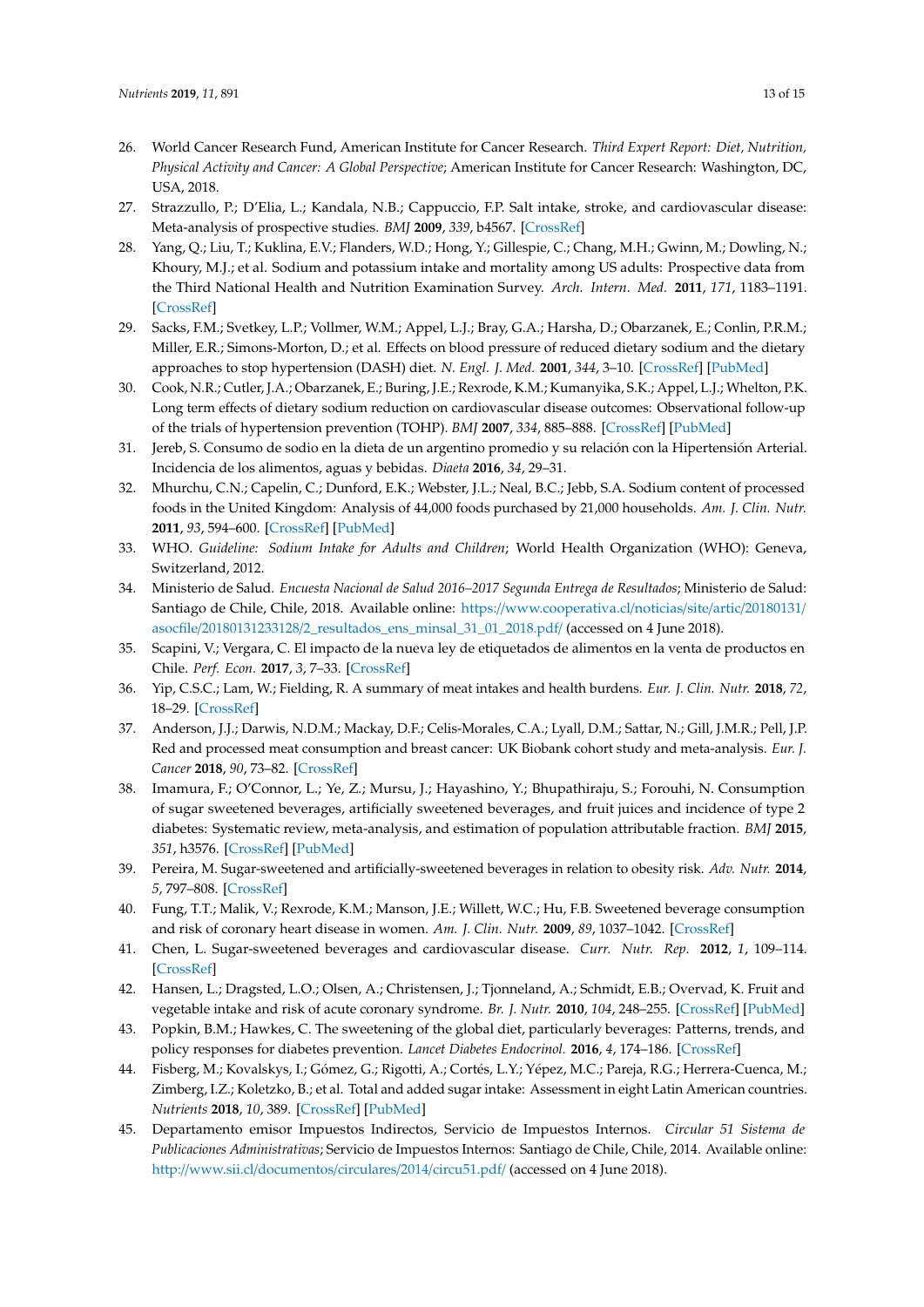- <span id="page-13-0"></span>46. Caro, J.C.; Corvalán, C.; Reyes, M.; Silva, A.; Popkin, B.; Taillie, L.S. Chile's 2014 sugar-sweetened beverage tax and changes in prices and purchases of sugar-sweetened beverages: An observational study in an urban environment. *PLoS Med.* **2018**, *15*, e1002597. [\[CrossRef\]](http://dx.doi.org/10.1371/journal.pmed.1002597)
- <span id="page-13-1"></span>47. Nakhimovsky, S.S.; Feigi, A.B.; Avila, C.; O'Sullivan, G.; Macgregor-Skinner, E.; Spranca, M. Taxes on Sugar-Sweetened Beverages to Reduce Ovwerweight and Obesity in Middle-Income Countries: A Systematic Review. *PLoS ONE* **2016**, *11*, e0163358. [\[CrossRef\]](http://dx.doi.org/10.1371/journal.pone.0163358)
- <span id="page-13-2"></span>48. Mellen, P.B.; Walsh, T.F.; Herrington, D.M. Whole grain intake and cardiovascular disease: A meta-analysis. *Nutr. Metab. Cardiovasc. Dis.* **2008**, *18*, 283–290. [\[CrossRef\]](http://dx.doi.org/10.1016/j.numecd.2006.12.008)
- <span id="page-13-3"></span>49. De Munter, J.S.; Hu, F.B.; Spiegelman, D.; Franz, M.; van Dam, R.M. Whole grain, bran, and germ intake and risk of type 2 diabetes: A prospective cohort study and systematic review. *PLoS Med.* **2007**, *4*, e261. [\[CrossRef\]](http://dx.doi.org/10.1371/journal.pmed.0040261)
- <span id="page-13-4"></span>50. Kovalskys, I.; Fisberg, M.; Gómez, G.; Pareja, R.G.; Yépez, M.C.; Cortés, L.Y.; Herrera-Cuenca, M.; Rigotti, A.; Guajardo, V.; Zalcman, I.; et al. Energy intake and food sources of eight Latin American countries: Results from the Latin American Study of Nutrition and Health (ELANS). *Public Health Nutr.* **2018**, *21*, 2535–2547. [\[CrossRef\]](http://dx.doi.org/10.1017/S1368980018001222)
- <span id="page-13-5"></span>51. Slavin, J. Los Cereales Integrales y la Salud. Available online: https://[www.nutricion.sochipe.cl](https://www.nutricion.sochipe.cl/subidos/catalogo3/cereales_integrales_y_salud.pdf/)/subidos/ catalogo3/[cereales\\_integrales\\_y\\_salud.pdf](https://www.nutricion.sochipe.cl/subidos/catalogo3/cereales_integrales_y_salud.pdf/)/ (accessed on 6 June 2018).
- <span id="page-13-6"></span>52. Corrao, G.; Rubbiati, L.; Bagnardi, V.; Zambon, A.; Poikolainen, K. Alcohol and coronary heart disease: A meta-analysis. *Addiction* **2000**, *95*, 1505–1523. [\[CrossRef\]](http://dx.doi.org/10.1046/j.1360-0443.2000.951015056.x)
- <span id="page-13-7"></span>53. Wannamethee, S.G.; Camargo, C.A., Jr.; Manson, J.E.; Willett, W.C.; Rimm, E.B. Alcohol drinking patterns and risk of type 2 diabetes among younger women. *Arch. Intern. Med.* **2003**, *163*, 1329–1336. [\[CrossRef\]](http://dx.doi.org/10.1001/archinte.163.11.1329)
- <span id="page-13-8"></span>54. Ronksley, P.E.; Brien, S.E.; Turner, B.J.; Mukamal, K.J.; Ghali, W.A. Association of alcohol consumption with selected cardiovascular disease outcomes: A systematic review and meta-analysis. *BMJ* **2011**, *342*, d671. [\[CrossRef\]](http://dx.doi.org/10.1136/bmj.d671)
- <span id="page-13-9"></span>55. SENDA and Ministerio de Salud. *El Consumo de Alcohol en Chile: Situación Epidemiológica*; Ministerio de Salud: Santiago de Chile, Chile, 2016. Available online: http://[www.senda.gob.cl](http://www.senda.gob.cl/wp-content/uploads/media/estudios/otrosSENDA/2016_Consumo_Alcohol_Chile.pdf/)/wp-content/uploads/media/ estudios/otrosSENDA/[2016\\_Consumo\\_Alcohol\\_Chile.pdf](http://www.senda.gob.cl/wp-content/uploads/media/estudios/otrosSENDA/2016_Consumo_Alcohol_Chile.pdf/)/ (accessed on 15 June 2018).
- <span id="page-13-10"></span>56. Ministerio de Salud. *Encuesta Nacional de Salud 2016-2017 Primeros Resultados*; Ministerio de Salud: Santiago de Chile, Chile, 2017. Available online: http://[www.minsal.cl](http://www.minsal.cl/wp-content/uploads/2017/11/ENS-2016-17_PRIMEROS-RESULTADOS.pdf/)/wp-content/uploads/2017/11/ENS-2016-17\_ [PRIMEROS-RESULTADOS.pdf](http://www.minsal.cl/wp-content/uploads/2017/11/ENS-2016-17_PRIMEROS-RESULTADOS.pdf/)/ (accessed on 9 June 2018).
- <span id="page-13-11"></span>57. He, F.J.; Nowson, C.A.; Lucas, M.; MacGregor, G.A. Increased consumption of fruit and vegetables is related to a reduced risk of coronary heart disease: Meta-analysis of cohort studies. *J. Hum. Hypertens.* **2007**, *21*, 717–728. [\[CrossRef\]](http://dx.doi.org/10.1038/sj.jhh.1002212) [\[PubMed\]](http://www.ncbi.nlm.nih.gov/pubmed/17443205)
- <span id="page-13-12"></span>58. He, F.J.; Nowson, C.A.; MacGregor, G.A. Fruit and vegetable consumption and stroke: Meta-analysis of cohort studies. *Lancet* **2006**, *367*, 320–326. [\[CrossRef\]](http://dx.doi.org/10.1016/S0140-6736(06)68069-0)
- <span id="page-13-13"></span>59. World Cancer Research Fund, American Institute for Cancer Research. *Food, Nutrition, Physical Activity and the Prevention of Cancer: A Global Perspective*; American Institute for Cancer Research: Washington, DC, USA, 2007.
- <span id="page-13-14"></span>60. Gonzalez, C.A.; Riboli, E. Diet and cancer prevention: Contributions from the European Prospective Investigation into Cancer and Nutrition (EPIC) study. *Eur. J. Cancer* **2010**, *46*, 2555–2562. [\[CrossRef\]](http://dx.doi.org/10.1016/j.ejca.2010.07.025) [\[PubMed\]](http://www.ncbi.nlm.nih.gov/pubmed/20843485)
- <span id="page-13-15"></span>61. Pinheiro, A.; Ivanovic, C.; Rodríguez, L. Legume consumption in Chile: Perspectives and challenges. *Rev. Chil. Nutr.* **2018**, *45*, 14–20. [\[CrossRef\]](http://dx.doi.org/10.4067/S0717-75182018000200014)
- <span id="page-13-16"></span>62. Villagra, Y. Fomentando el Consumo Interno. Aqua. 2011. Available online: http://[www.sonapesca.cl](http://www.sonapesca.cl/attachments/article/438/MERCADO%20LOCAL.pdf/)/ attachments/article/438/[MERCADO%20LOCAL.pdf](http://www.sonapesca.cl/attachments/article/438/MERCADO%20LOCAL.pdf/)/ (accessed on 9 June 2018).
- <span id="page-13-17"></span>63. Echeverría, G.; Urquiaga, I.; Concha, M.J.; Dussaillant, C.; Villarroel, L.; Velasco, N.; Leighton, F.; Rigotti, A. Validation of self-applicable questionnaire for a Mediterranean dietary index in Chile. *Rev. Med. Chile* **2016**, *144*, 1531–1543. [\[CrossRef\]](http://dx.doi.org/10.4067/S0034-98872016001200004) [\[PubMed\]](http://www.ncbi.nlm.nih.gov/pubmed/28393987)
- <span id="page-13-18"></span>64. Verdugo, G.; Arias, V.; Perez-Leighton, C. Análisis del precio de una dieta saludable y no saludable en la Región Metropolitana de Chile. *Archivos Latinoamericanos de Nutrición* **2016**, *66*, 272–278.